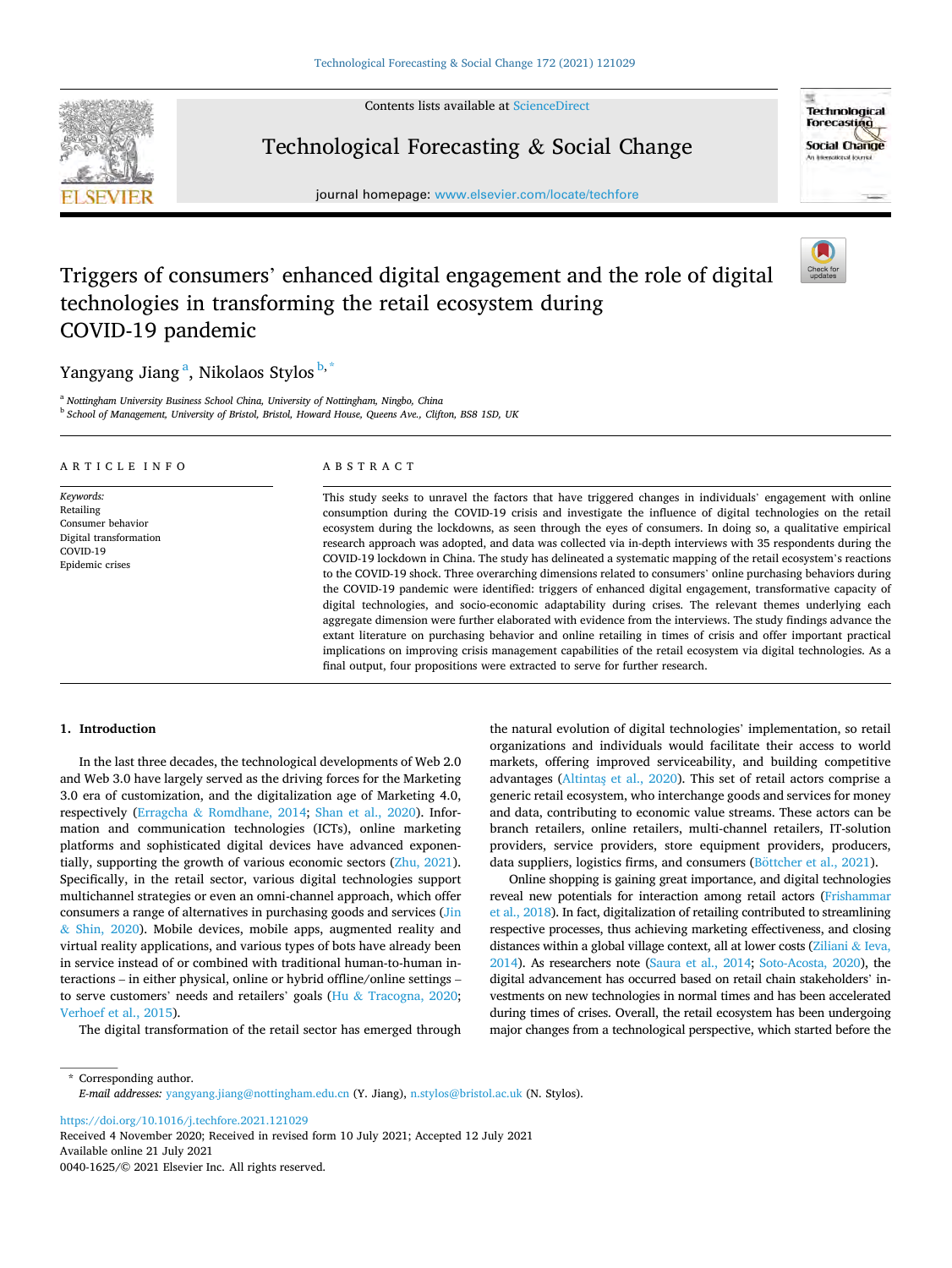emergence of the COVID-19 pandemic.

Although humanity have had to confront various types of crises in the non-distant past – including financial crises, natural disasters and epidemics – it is true that none of them had challenged so fiercely people's daily routines and attained life quality as that of the COVID-19 pandemic [\(Beaunoyer et al., 2020](#page-16-0)). From a retail aspect, consumers' priorities, service touch points, and organizations' business processes were vastly disrupted, as social distancing imposed by most countries around the world, forced every retail stakeholder, i.e. individuals and organizations, to amend their usual ways of accessing the markets, so they would better survive the pandemic ([Kabadayi et al., 2020\)](#page-17-0). In this context, it has already been reported that digital technologies play an enhanced role in keeping up retail operations and providing uninterrupted customer service (e.g. Forster & [Tang, 2005\)](#page-17-0); these technologies may greatly facilitate retailers' efforts to improve their crisis management capabilities to the benefit of the whole retail ecosystem. Firm capabilities that are based on digital technologies may optimize businesses independently in response to changes in the external environment ([Wang et al., 2020\)](#page-18-0). This tendency is further propelled by consumers' engagement with online platforms and digital channels more frequently than ever before, due to their concerns about the contamination of coronavirus disease and the governmental restrictions in free movement of persons (Hazée & [Van Vaerenbergh, 2020](#page-17-0)).

It should be noted that up until now, most research studies published on the impact of COVID-19 on retailing have merely presented the po-tential challenges retail stakeholders face during the crisis (e.g. [He](#page-17-0)  $\&$ [Harris, 2020;](#page-17-0) Jones & [Comfort, 2020](#page-17-0); [Mollenkopf et al., 2020](#page-17-0); [Pantano](#page-17-0)  [et al., 2020](#page-17-0); [Sheth, 2020\)](#page-17-0). The existing body of empirical research has rarely investigated the impact of the public health crisis on consumers' purchasing experience during the COVID-19 pandemic, with two exceptions. [Akhtar et al. \(2020\)](#page-16-0) examined the impact of the public health crisis on consumers' purchasing experience during the COVID-19 pandemic. Rather than online retailing, they focused on the impact of choice hesitation and confidence on offline shoppers' psychological reactance on choice freedom satisfaction. Moreover, [Laato et al. \(2020\)](#page-17-0)  assessed the role of digital technologies on retail services and consumer purchasing behavior. While these scholars examined the influence of online information sources on panic buying underpinned by the Stimulus-Organism-Response framework at the beginning of COVID-19 pandemic, their research focused only on this type of herd behavior and disregarded other aspects of decision making during the crisis; besides, this study employed a framework that does not consider the crisis management aspect in its core conceptualization. Recently, [Ameen et al.](#page-16-0)  [\(2020\)](#page-16-0) investigated how the incorporation of AI in shopping can lead to an enhanced AI-enabled customer experience, based on data collected from consumers following the COVID-19 outbreak. Notwithstanding the service location convenience factor was extensively discussed in a post-COVID-19 context, Ameen and her colleagues did not focus on the impact of COVID-19 pandemic on retailing per se ([Ameen et al., 2020](#page-16-0)). Furthermore, the aforementioned studies may have missed important consumer purchasing behavioral patterns at both individual and collective levels (e.g., degree of consumers' engagement with online purchasing, any key product attributes receiving additional attention by consumers because of the COVID-19 outbreak, any new community purchasing initiatives) during the COVID-19 crisis, which is an unprecedented ongoing event of exceptional circumstances for people around the globe.

Besides, most published empirical research related to health crises mainly examined the effects of Severe Acute Respiratory Syndrome (SARS) and Middle East Respiratory Syndrome (MERS) on offline and online retailing (e.g. Forster & [Tang, 2005;](#page-17-0) Jung & [Sung, 2017\)](#page-17-0). These have provided useful insights into consumers' engagement with online shopping, the relative weightage of the offline and online shopping channels in actual sales, and the distinct effects of epidemics on various categories of retail goods. However, the societal and financial impacts of those past epidemics (i.e. SARS and MERS) were smaller, and limited to

certain geographical regions ([Brem et al., 2021\)](#page-16-0), as compared to the widespread consequences of the COVID-19 pandemic in terms of the impact on public health, the scale of exceptional measures taken worldwide to mitigate the spread of the pandemic (including extensive national or regional lockdowns), and the magnitude of the emerging financial crisis in the retail industry (Zwanka & [Buff, 2020\)](#page-18-0). This situation has required retail ecosystem stakeholders to review their practices and act accordingly.

Considering the unprecedented circumstances of the novel coronavirus pandemic, this study seeks to unravel the factors that have triggered changes in individuals' engagement with online consumption during the COVID-19 crisis and investigate the influence of digital technologies on the retail ecosystem during the lockdowns, as seen through the eyes of consumers. We particularly explore buyers' perceptions of their purchasing experiences and the role of digital devices, online apps, and retail platforms in augmenting offline and online purchasing during the COVID-19 pandemic. In doing so, a qualitative research approach has been taken, carrying out an abductive investigation. This exploration was conducted during the COVID-19 lockdown in China, and the collected data were interpreted from a hypothetical overarching technological conceptualization, by working inductively to obtain new insights.

The present study addresses two research questions: First, what are the changes in the consumer's online and offline purchasing behavior during the COVID-19 lockdowns? Answering this question echoes the relevant research call of Acquila-Natale & [Iglesias-Pradas \(2021\)](#page-16-0) on consumer behavior in multichannel contexts. Second, how do consumers and retail service providers adapt to the unprecedented situation caused by COVID-19 lockdowns with the assistance of digital technologies? By responding to this query, the current research responds to Kabadayi'[s et al \(2020\)](#page-17-0) research questions on how consumers appreciate the adoption of digital applications and, how they anticipate retail organizations to respond to the consequences of the ongoing pandemic.

Overall, responding to these research questions would contribute to further understanding of shoppers' online and offline behavior during severe public health crises. Furthermore, useful comparisons could be made with the respective outputs from studies on SARS and MERS epidemics to better understand potential similarities and differences with the COVID-19 one. From a theoretical viewpoint, this study contributes to unraveling consumers' attitudes, expectations and purchasing patterns emerging from the first pandemic of this magnitude in the last 100 years, through the lens of the latest technological evolutions in ICTs and digital devices. It offers a structured way of theorizing transformational capacity and adaptability of digital technologies in the e-tailing ecosystem within the challenging contemporary retail environment. Practically, it offers important insights into the ways retail organizations can systemize the use of digital technologies in new business models, to further improve their crisis management capabilities, and better respond to future retail mega-disruptions in turbulent times.

#### **2. Theoretical Background**

#### *2.1. Consumer behavior during crises and the role of digitalization*

Unexpected and disruptive events, such as epidemics, hurricanes, and earthquakes, are associated with severe consequences to the physical safety and mental health of individuals, as well as lead to high levels of stress and pain [\(Delorme et al., 2004](#page-17-0)). These disasters may turn to crises, thus possibly affecting people's usual ways and quality of living, and also causing consumers to alter their purchasing behaviors while trying to minimize the devastating effects of the crises on their lives ([Ballantine et al., 2014;](#page-16-0) [Forster and Tang, 2005](#page-17-0); [Sneath et al., 2009\)](#page-17-0). For instance, according to a McKinsey report, department store basket sizes were 54 percent smaller during the COVID-19 epidemic crisis in China. This may be because of consumers' reluctance to queue in crowded environments [\(McKinsey, 2021\)](#page-17-0).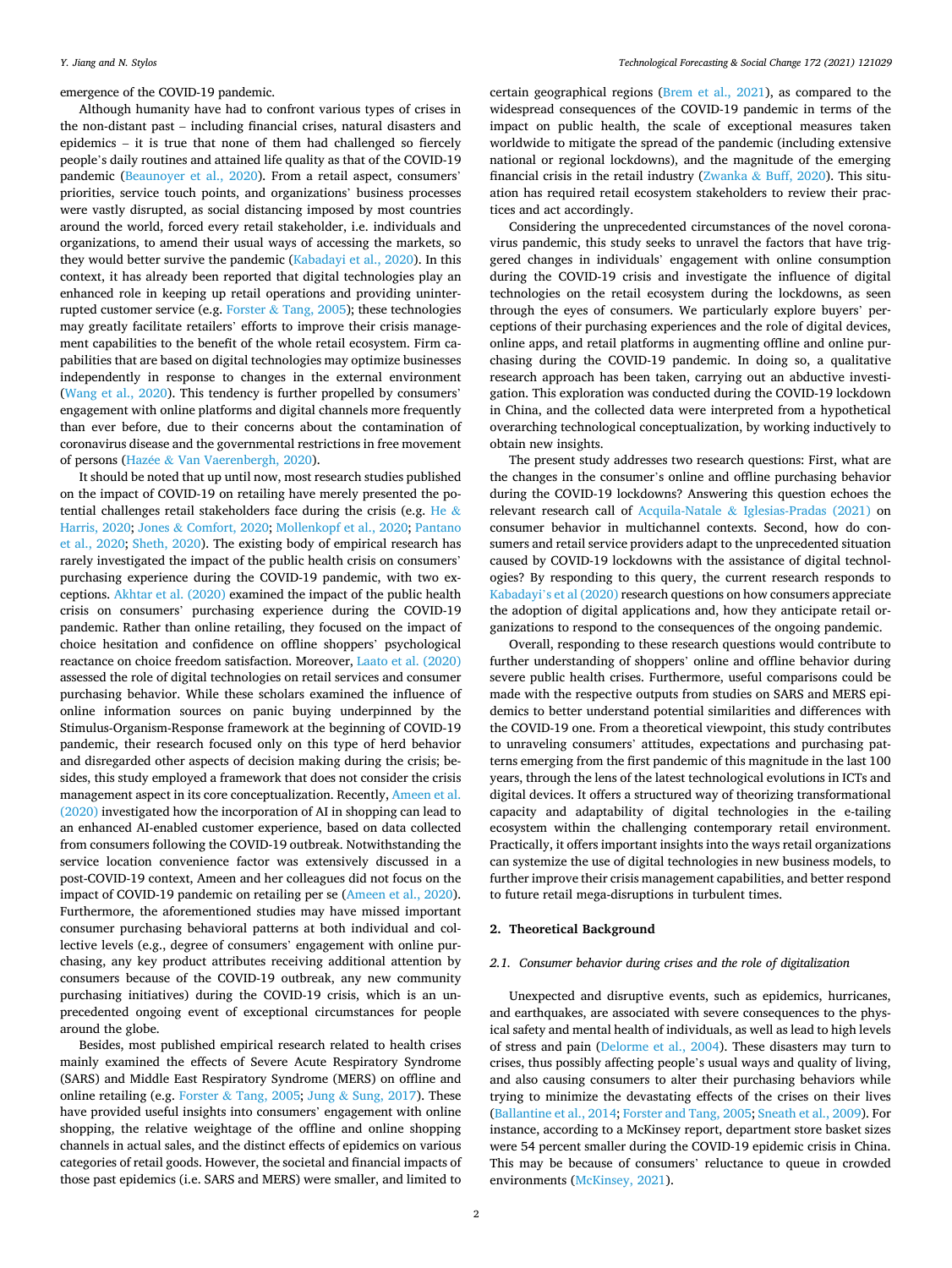The effects of financial and natural disaster crises upon consumer behavior have been widely explored in the extant literature and have revealed changes in consumers' psychology and purchasing patterns (e. g. [Ang et al., 2000;](#page-16-0) [Sneath et al., 2009\)](#page-17-0). Also, confronted with external environment challenges and lack of resources, consumers engage in purchasing behaviors that may lead to recovering losses, ensuring personal safety, find comfort, managing emotional states, regaining a sense of normalcy, and reestablishing their sense of self (e.g. [Kennett-Hensel](#page-17-0)  [et al., 2012\)](#page-17-0). Depending on the product categories, these behaviors include impulsive and compulsive purchasing patterns, which are merely emotion-based and reactive to achieve short-term benefits, although this could result in long-term repercussions for both the individual and the collective interest of the community ([Islam et al., 2021](#page-17-0); [Sneath et al., 2009](#page-17-0)). Additionally, businesses tend to adopt adaptive marketing strategies to respond reliably to consumers' purchasing needs by trying to avoid disruptions to supply chains, and if appropriate, to implement expansive business strategies to strengthen their market positioning, while the demand on certain categories of goods rise suddenly in periods of crises [\(Ang et al., 2000](#page-16-0)).

Nowadays, digital technologies permeate every aspect of people's lives. The development of ICTs has drastically altered the way people deliver, receive, and exchange information. This has been the case not only in normal times but also in turbulent ones, as ICTs have proved essential for the public to obtain up-to-date information while dealing with various types of crises [\(Loukis et al., 2021; Park et al., 2019](#page-17-0); [Zhu,](#page-18-0)  [2021\)](#page-18-0), including natural disasters, social unrests, terrorism, and public health crises [\(Effenberger et al., 2020](#page-17-0)). The key breakthrough with digitalization occurred with the COVID-19 crisis during which ICTs served as catalysts for a more intense and widespread implementation of digital applications and online interactions across various economic sectors, particularly in the regions experiencing lockdowns ([Pandey and](#page-17-0)  [Pal, 2020](#page-17-0)).

Recently, the COVID-19 lockdowns forced individuals around the globe to rely more on technology for living, working, educational, leisure, and social interaction purposes ([Magsamen-Conrad](#page-17-0) & Dillon, [2020\)](#page-17-0). In this respect, [Beaunoyer et al. \(2020\)](#page-16-0) argued that digital inequalities could be mitigated during the COVID-19 crisis, thus increasing digital literacy, online communications, and access to social support via online platforms, including direct provision of critical health-related information to the public (Abd-Alrazaq et al., 2020). Moreover, [Zhong et al. \(2020\)](#page-18-0)'s investigation on the usage of social media during Wuhan's COVID-19 outbreak found that informational, emotional, and peer support increased as a result of people's widespread engagement with social media platforms.

#### *2.2. Online shopping during epidemics*

Digital technology offers a wide range of options, including social media platforms, autonomous devices/agents (robotics), mobile applications and wearables, crypto-currencies and Block chain ([Buhalis et al.,](#page-17-0)  [2019\)](#page-17-0). There is extensive empirical research demonstrating that consumers have become increasingly technology-dependent in every facet of their lives (e.g. [Priporas et al., 2017](#page-17-0)). Furthermore, organizations make use of suitable technological solutions to enhance the serviceability of their offline or online service scapes, across different economic sectors (Ballantyne & [Nilsson, 2017\)](#page-16-0), and under distinct – or even challenging – circumstances, including times of crises ([Willems et al.,](#page-18-0)  [2021\)](#page-18-0). This trend applies to public health crises as well, as individuals may utilize various digital communication platforms in their effort to react and overcome the challenges they face ([Effenberger et al., 2020](#page-17-0)). For example, according to the National Bureau of Statistics of China, national online retail sales hit 11.76 trillion yuan in 2020, up 10.9 percent from the previous year. Among them, online retail sales of goods totaled 975.9 billion yuan, a 14.8 percent increase over the previous year ([Meijing, 2021](#page-17-0)). The importance of digital technologies in epidemic crises has already been acknowledged, including the 2003 SARS and

2015 MERS ones [\(Choi et al., 2017](#page-17-0); [Devezas, 2020](#page-17-0)). Published studies implementing various theoretical frameworks (e.g. media system dependency theory) supported that the influx of online information did not only change the existing way of information exchange through mass media, but also started transforming consumer purchasing by challenging the traditional relations in the producers-intermediaries-consumers chain (e.g. Tai & [Sun, 2007\)](#page-17-0).

Notwithstanding the severe nature of epidemic crises for humans, their effects on consumer behavior have only been occasionally explored, with few studies referring to the overall economic cycle (e.g. [Wanjala, 2020](#page-18-0)), or mainly focusing on the physical consumption of goods and services (e.g. [Akhtar et al., 2020;](#page-16-0) [Hall et al., 2020\)](#page-17-0). Various theoretical frameworks have been utilized in this context, including the computable general equilibrium (CGE) model, and the resources-challenges equilibrium (RCE) framework, which strive to delineate the wider impact of epidemic crises at sectorial level [\(Yang](#page-18-0)  $\&$ [Chen, 2009\)](#page-18-0), or throughout a business ecosystem ([Finsterwalder](#page-17-0) & [Kuppelwieser, 2020\)](#page-17-0), respectively. Interestingly, [Akhtar et al. \(2020\)](#page-16-0)  investigated consumers' psychological reactions to restrictions imposed during the COVID-19 pandemic, through the lens of psychological reactance theory, though concentrating on offline shopping only.

In fact, the published body of research on epidemic crises as seen through the lens of the recent advancements of digital technologies is even scarcer [\(Addo et al., 2020\)](#page-16-0). Surprisingly, existing research in the area of online consumer behavior fails to shed much light on the influence of epidemic crises upon the online purchasing behavior and e-tailing, although few notable exceptions exist (e.g. Jung & [Sung, 2017](#page-17-0); Zwanka & [Buff, 2020\)](#page-18-0). For example, [Forster and Tang \(2005\)](#page-17-0)'s research demonstrated how online consumer demand in fast-moving consumer goods (FMCG) rose rapidly when infections grew quickly and then slowed down when infections tapered off. This trend was attributed to a change in the consumer demand to the fear of catching the infection. In addition, they pointed out that online shopping provided consumers with an alternate channel to obtain products normally purchased in traditional offline markets, such as seafood and vegetables, and concluded that online shopping increased individuals' confidence to get through the crisis. Also, [Zwanka and Buff \(2020\)](#page-18-0) conceptualized the impact of the COVID-19 pandemic on consumer behavior compared to previous crises, considering the influence of digital applications. These scholars proposed that experiencing and hedonism, working online, virtual reality, focus on environment, and online purchasing have gained additional momentum, due to the wide availability and individuals' engagement with advanced digital applications. These aspects will exert long-lasting effects on contemporary retailing, thus influencing individuals' purchasing patterns and shaping the post-COVID-19 retail sector [\(Brem et al., 2021;](#page-16-0) [Soto-Acosta, 2020](#page-17-0)). Albeit very insightful, previous studies have not focused on how individuals' purchasing behavior has been gradually changing as a result of the epidemic crises in their daily routines by means of the transformative powers of digital technologies.

#### *2.3. Crisis management in retailing during epidemics*

Epidemic crises, such as the COVID-19 outbreak which turned to a pandemic, may cause unpredictable and significant threats to the stability and continuity of retail businesses, thus directly affecting their capabilities to provide products and services to consumers (Tse et al., [2006\)](#page-17-0). Many governments around the world required most shops to remain closed for months while facing the COVID-19 emergency in Spring 2020, thus causing a major disruption to the operation of physical stores (e.g. Lazzerini & [Putoto, 2020](#page-17-0)).

When dealing with a crisis, organizations face great pressure to make decisions rapidly and react quickly to minimize the damage having available limited intelligence. Scholars in crisis management assert that timely reaction is especially important in addressing the crisis. [Tse et al.](#page-17-0)  [\(2006\)](#page-17-0) examined how restaurants in Hong Kong responded to the 2003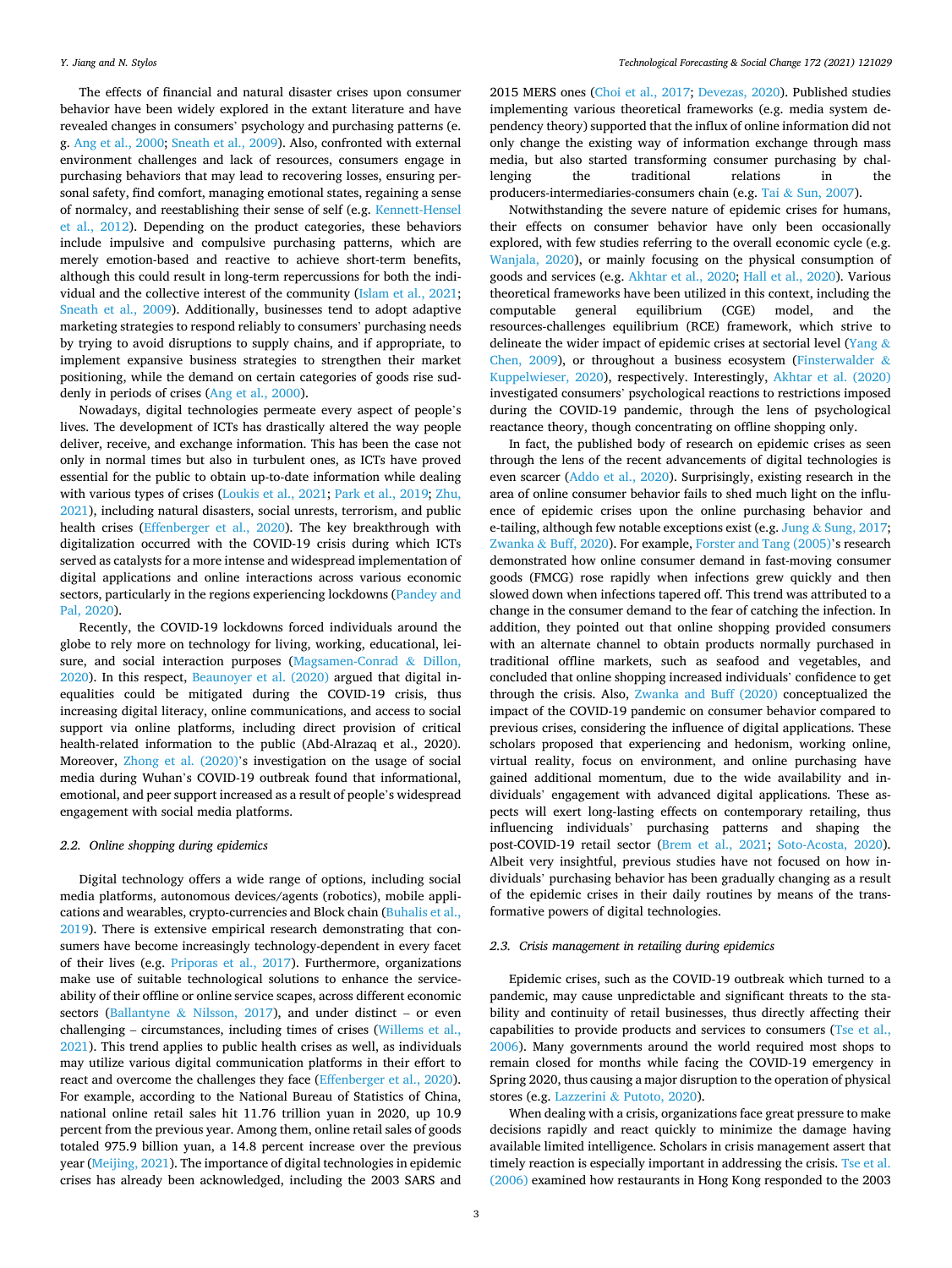SARS outbreak and found that local restaurants dealt with this unprecedented crisis through a combination of cost reduction and revenue enhancement strategies. In addition, they proactively took steps to sanitize the restaurant area and used cleanliness and hygiene as a selling point in addition to food quality and cost. Upon analyzing the data of online shopping during the SARS crisis in Hong Kong, [Forster and Tang](#page-17-0)  [\(2005\)](#page-17-0) asserted that online shopping provided an effective channel for retailers to distribute products for infection prevention, such as disinfectant hand soaps and bleach products.

[Hagberg et al. \(2016\)](#page-17-0) argued that the incorporation of digital technologies in retailing may result in the transformation of previously existing practices, procedures, actors, and goods. Furthermore, [Willems](#page-18-0)  [et al. \(2021\)](#page-18-0) projected that the COVID-19 pandemic and containment regulations will stimulate the accelerated adoption of technological advancements in retailing, while digital technologies could facilitate consumer experience management in the post-pandemic 'new normal'. These researchers called for more studies to provide evidence about the digitalization of retailing, especially how it enables retailers to overcome challenges posed by crises and develop advanced crisis management capabilities with the use of new technologies.

After presenting the background on e-tailing and online consumer behavior during crises, which form the context of the study, we now outline the theoretical foundations for this empirical research.

#### *2.4. Theoretical framework foundations*

The previous subsections indicate that unexpected, disruptive, and even life-threatening events lead to crises that may severely change the ways consumers behave. It is also widely acknowledged that digital technologies play a decisive and transformational role in contemporary retailing, as both individuals and organizations tend to make extensive use of them to setup and enhance their access to various online market channels. Still, the specific set and structure of factors that can underpin a dynamic digital retail environment during a period of an epidemic crisis need to be clarified.

The literature suggests that the socioeconomic structures are highly dependent on the respective technological attributes characteristics of a socio-technical system [\(Dolata, 2009](#page-17-0); 2013). Thus, technology-based transformations may occur in various ways, depending on the socio-technical reality of specific economic sectors, as shaped by the respective stakeholders and the external environmental forces or selection pressures for change [\(Dolata, 2013; Schubert et al., 2013\)](#page-17-0). As [Smith](#page-17-0)  [et al. \(2005\)](#page-17-0) posited, socio-technical transformations result from the combination of two processes, i.e., a) shifting selection pressures on the current status of a socio-technical system, and b) the coordination of internal and external system resources to adapt to these pressures.

In line with this, two important aspects accompany the abundant availability of new technologies, which can explain the distinct patterns of technology-based operations and drive change in a particular sector ([Dolata, 2009](#page-17-0)): transformative capacity, and sectoral adaptability. The transformative capacity of digital technologies facilitates the identification of technology-based pressure to change the structural arrangements of a given ecosystem. The sectoral adaptability determines the distinct social patterns of anticipation and absorption of this technology-based pressure. The interaction between these two influencing factors may create advanced organizational, structural, and institutional transformations ([Augenstein, 2015\)](#page-16-0)*.* 

Considering these influencing factors as the starting point for this research, we posit that these are rather useful to the retail sector, especially in highly turbulent periods of major crises as: a) the transformational nature of digital technologies goes beyond serving as an auxiliary mechanism, and rather is dominant and oftentimes disruptive to traditional physical retailing; and b) the adaptability of retail stakeholders, be it individuals or organizations of various roles (i.e. producers, intermediaries, consumers), to operate through digital structures, is crucial for managing digital technologies and the overall

dynamics of technology-based transformations. Thus, in light of the dramatic changes an epidemic crisis may bring, the transformative capacity and adaptability of ICT technologies to organizational structures, can provide together a full aspect of new developments in the retail service chain; and this can demonstrate the integration of digitalization into retailing, from identifying opportunities to modify existing retail systems (e.g. ordering/fulfilling orders to delivering products) up to discovering various modes of absorption of digital applications by retail organizations, respectively.

The influencing factors of technology-based sectoral change mentioned above ([Dolata, 2009\)](#page-17-0) need to be further operationalized in the retail ecosystem via a second theoretical conceptualization that would create direct links among the various retail stakeholders. Furthermore, [Dolata \(2009\)](#page-17-0) proposed three components of sectoral adaptability including socioeconomic structures, institutions, and actors in the face of new technological opportunities. In line with this, [Hagberg](#page-17-0)  [et al. \(2016\)](#page-17-0) established a model of four generic retail system components, i.e. actors, exchanges, offerings and settings. Utilizing this set of components in our conceptualization and for building our qualitative field research instrument would be useful in revealing mutual relationships between different elements of ICT technologies and various retail ecosystem stakeholders. Besides, this set of retail system components offers a structured way to examine their inter-dependence and their potential transitions over different times or periods of crises. Thus, it can further delineate the current and future transformations of retailing resulting from the digitalization of retail operations.

Overall, the frameworks offered by [Dolata \(2009\)](#page-17-0) and [Hagberg et al.](#page-17-0)  [\(2016\)](#page-17-0) combinedly serve as the bedrock for our theoretical development, which would be further informed by our empirical field research findings, according to the abductive investigative approach undertaken.

#### **3. Materials and Methods**

#### *3.1. Research approach and procedure*

The exploratory nature of the current study has directed toward a qualitative research approach to be taken. Thus, authors have designed and conducted a field research study aiming to unveil insights into the impact of digital technologies on retail consumption trends, emphasizing online purchasing during an epidemic crisis. An abductive investigative approach was followed, and collected data were interpreted from a hypothetical overarching pattern. The abductive approach is particularly useful for developing theoretical models creatively, as it enables a systematic matching of theoretical and empirical resources on a continuous back and forth interaction between theory and data, thus seeking an in-depth understanding of a research topic [\(Reichertz, 2007](#page-17-0)). In practice, this is pursued via a hybrid thematic analysis, with some of the codes been pre-known as part of the study's research questions, whereas other codes emerged from the interviews' content [\(Dubois](#page-17-0) & [Gadde, 2002\)](#page-17-0).

From this perspective, selected theoretical frameworks are combined with data emerging from empirical work to evolve in a concurrent research development manner. Thus, combining the framework of digitalization in the retail-consumer interface ([Hagberg et al., 2016\)](#page-17-0) with the concepts of transformative capacity and sectoral adaptability of new technologies ([Dolata, 2009\)](#page-17-0), was deemed as the best approach to reflect the selected study context. We worked inductively, to obtain new insights through coding of collected data, before again revisiting the relevant body of literature to establish the themes and contextualize the findings.

This study, therefore, has moved through different stages focusing both on theory and on empirical evidence, with the data collection occurring via a series of in-depth interviews with consumers ([Charmaz](#page-17-0)  $\&$ [Belgrave, 2012](#page-17-0)). The whole research procedure has ultimately led to the development of some propositions, resulting from the combination of theory and data.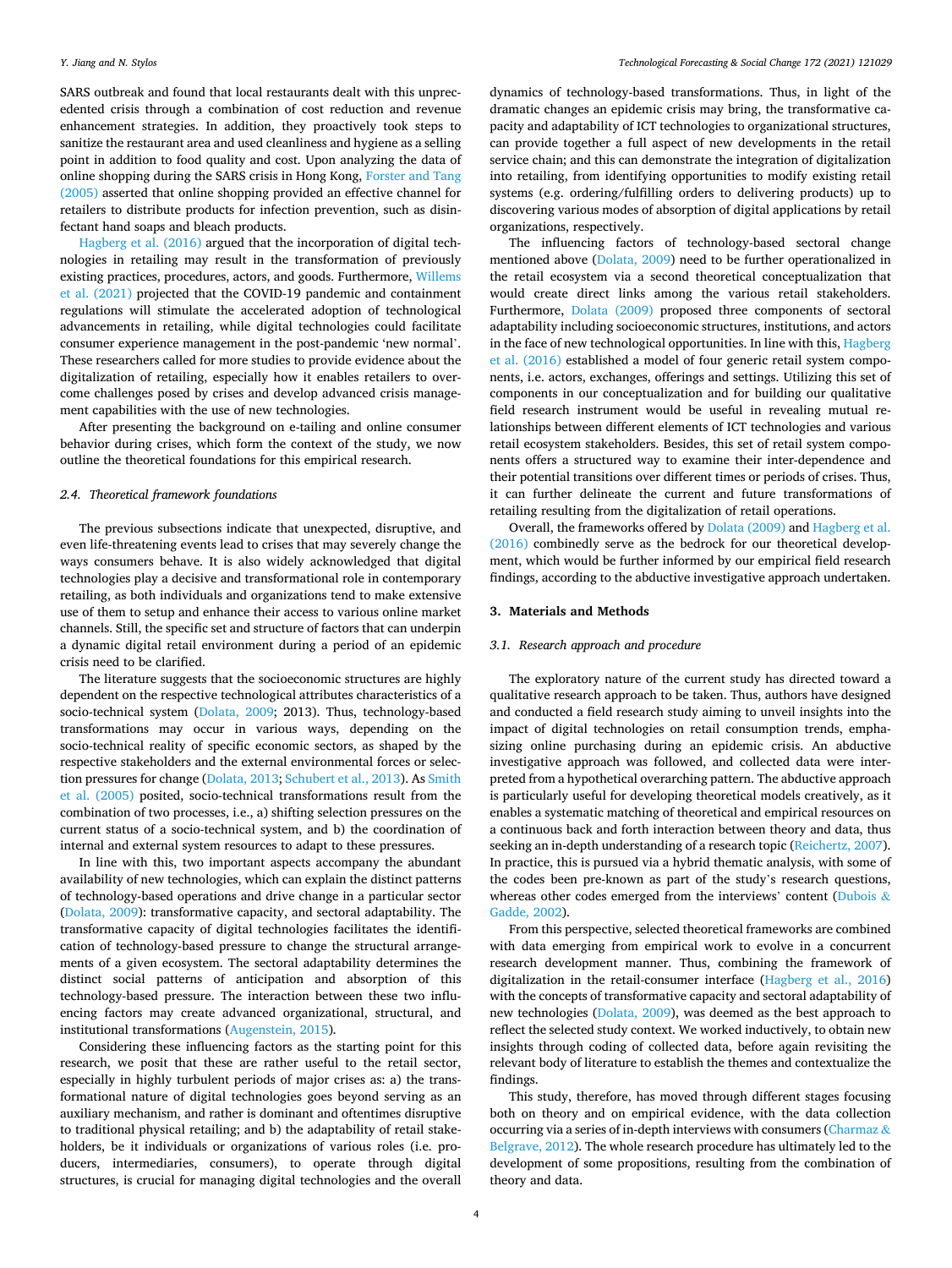#### *3.2. Sampling considerations, interview guide, and data collection*

To recruit a suitable group of field respondents, purposive sampling via an online platform was applied with a focus on consumers living in Chinese metropolitan areas impacted by the COVID-19 crisis, as shown on Table 1. Since consumers tend to purchase products both online and offline in the COVID-19 period ([Pantano et al., 2020\)](#page-17-0), the respondents were selected to have some experience with both offline and online purchasing. This is regarded as the most appropriate sampling approach given the project objectives, the required type of data to be collected, and the challenges in collecting data during critical events ([Ibrahim](#page-17-0)  $\&$ [Wang, 2019](#page-17-0)).

To attain a sufficient sample size, the researchers have run the data collection process to the point that theoretical saturation would be safely reached ([Francis et al., 2010\)](#page-17-0). Hence, the final sample size was formed based on data saturation, which began from a projected sample of 25 interviews, and applying an additional a-priori stopping criterion of three interviews ([Sim et al., 2018](#page-17-0)). Consequently, these two criteria together determined the final number of interviews to thirty-five, as the last three interviews (i.e. No.33, 34 and 35) did not contribute to any extra primary categories of raw content and subsequent themes.

An in-depth interview guide (see [Appendix A](#page-14-0)) was developed based on published literature (i.e. [Ang et al., 2000](#page-16-0); [Baytiyeh, 2018](#page-16-0); [Kennet](#page-17-0)[t-Hensel et al., 2012](#page-17-0); [Priporas et al., 2017](#page-17-0)) to serve as measurement instrument for this study. It was pre-tested for readability, and content relevance to the research questions and objectives of the current study. Accordingly, a set of eleven open-ended questions comprises the interview guide to collect consumers' responses with respect to the role digital platforms play in shaping purchasing patterns, in light of the COVID-19 pandemic. The interview guide consists of two warm-up questions about the ongoing coronavirus crisis, and the main part consists of two groups of ten questions in total. The first group of questions covers the influence of digital technologies on consumers' purchasing behaviors during the epidemic crisis. The second part of the main group of questions seeks to record any current changes in consumers' purchasing behaviors and new trends being introduced in the retail ecosystem, which may extend to the future following the nation-wide or/and local lockdowns. A consent form was given to the interviewees before the interview started, and their confidentiality was guaranteed with the use of pseudonyms/labels.

#### *3.3. Data collection*

The interview respondents were first approached via social media to explain the purpose of the current research, informing them about the topic, purpose and relevant conditions of conducting an online discussion, and then dates, times, media were proposed for doing so. They were then invited to participate in one-to-one online interviews. Subsequently, an online WeChat meeting took place with the individuals who responded positively to the invitation. All interviews were conducted online in Chinese between February 15<sup>th</sup> and March 15<sup>th</sup>, 2020 and lasted between 45 min and one hour each on average. All interviews were recorded, transcribed, and then translated into English. The backtranslation procedure was performed to ensure that the translated version accurately reflects the meaning of the original source content.

Male respondents comprise 46 percent of the sample, whereas 54 percent are females. Most interviewees are full-time employees in the COVID-19 affected areas in China, and most of them have high educational backgrounds. The study yielded 35 transcribed interviews originating from 13 cities (from across Tier 1, Tier 2, and Tier 3 cities in

**Table 1** 

|  | Demographic information of respondents. |
|--|-----------------------------------------|
|  |                                         |

| No. | Gender | DOB  | Level of studies               | City     | Employment                         |
|-----|--------|------|--------------------------------|----------|------------------------------------|
| 1   | Female | 1990 | Post-graduate<br>studies       | Beijing  | Full-time employee                 |
| 2   | Female | 1980 | University/                    | Beijing  | Free-lance                         |
| 3   | Female | 1990 | College<br>Technical<br>school | Shanghai | professional<br>Full-time employee |
| 4   | Female | 1982 | University/<br>College         | Shanghai | Full-time employee                 |
| 5   | Female | 1986 | Post-graduate<br>studies       | Nantong  | Free-lance<br>professional         |
| 6   | Male   | 1991 | University/                    | Shanghai | Full-time employee                 |
| 7   | Female | 1986 | College<br>Technical<br>school | Beijing  | Full-time employee                 |
| 8   | Female | 1987 | Post-graduate<br>studies       | Beijing  | Full-time employee                 |
| 9   | Male   | 1986 | Technical<br>school            | Beijing  | Full-time employee                 |
| 10  | Male   | 1986 | Post-graduate<br>studies       | Beijing  | Full-time employee                 |
| 11  | Female | 1985 | University/<br>College         | Nanjing  | Full-time employee                 |
| 12  | Male   | 1990 | Post-graduate<br>studies       | Hangzhou | Full-time employee                 |
| 13  | Female | 1970 | University/<br>College         | Shanghai | Household keeping                  |
| 14  | Female | 1987 | Post-graduate<br>studies       | Beijing  | Full-time employee                 |
| 15  | Female | 1997 | University/<br>College         | Guiyang  | Full-time employee                 |
| 16  | Female | 1996 | Post-graduate<br>studies       | Ningbo   | Full-time employee                 |
| 17  | Female | 1979 | University/<br>College         | Beijing  | Free-lance<br>professional         |
| 18  | Male   | 1983 | University/<br>College         | Beijing  | Full-time employee                 |
| 19  | Female | 1979 | University/<br>College         | Beijing  | Full-time employee                 |
| 20  | Male   | 1986 | Post-graduate<br>studies       | Qingdao  | Full-time employee                 |
| 21  | Male   | 1987 | Post-graduate<br>studies       | Beijing  | Full-time employee                 |
| 22  | Female | 1990 | Post-graduate<br>studies       | Changsha | Full-time employee                 |
| 23  | Male   | 1990 | Post-graduate<br>studies       | Beijing  | Full-time employee                 |
| 24  | Female | 1996 | Post-graduate<br>studies       | Ningbo   | Unemployed                         |
| 25  | Male   | 1963 | University/<br>College         | Shenzhen | Entrepreneur/<br>Businessperson    |
| 26  | Male   | 1989 | University/<br>College         | Tianjin  | Full-time employee                 |
| 27  | Female | 1994 | Post-graduate<br>studies       | Ningbo   | Unemployed                         |
| 28  | Male   | 1996 | Post-graduate<br>studies       | Ningbo   | Full-time employee                 |
| 29  | Female | 1987 | Post-graduate<br>studies       | Shanghai | Full-time employee                 |
| 30  | Male   | 1985 | Post-graduate<br>studies       | Xinxiang | Full-time employee                 |
| 31  | Male   | 1990 | University/<br>College         | Ningbo   | Full-time employee                 |
| 32  | Male   | 1986 | Technical<br>school            | Ningbo   | Full-time employee                 |
| 33  | Female | 1977 | University/<br>College         | Hangzhou | Full-time employee                 |
| 34  | Male   | 1997 | University/<br>College         | Ningbo   | Full-time employee                 |
| 35  | Male   | 1976 | University/<br>College         | Bengbu   | Full-time employee                 |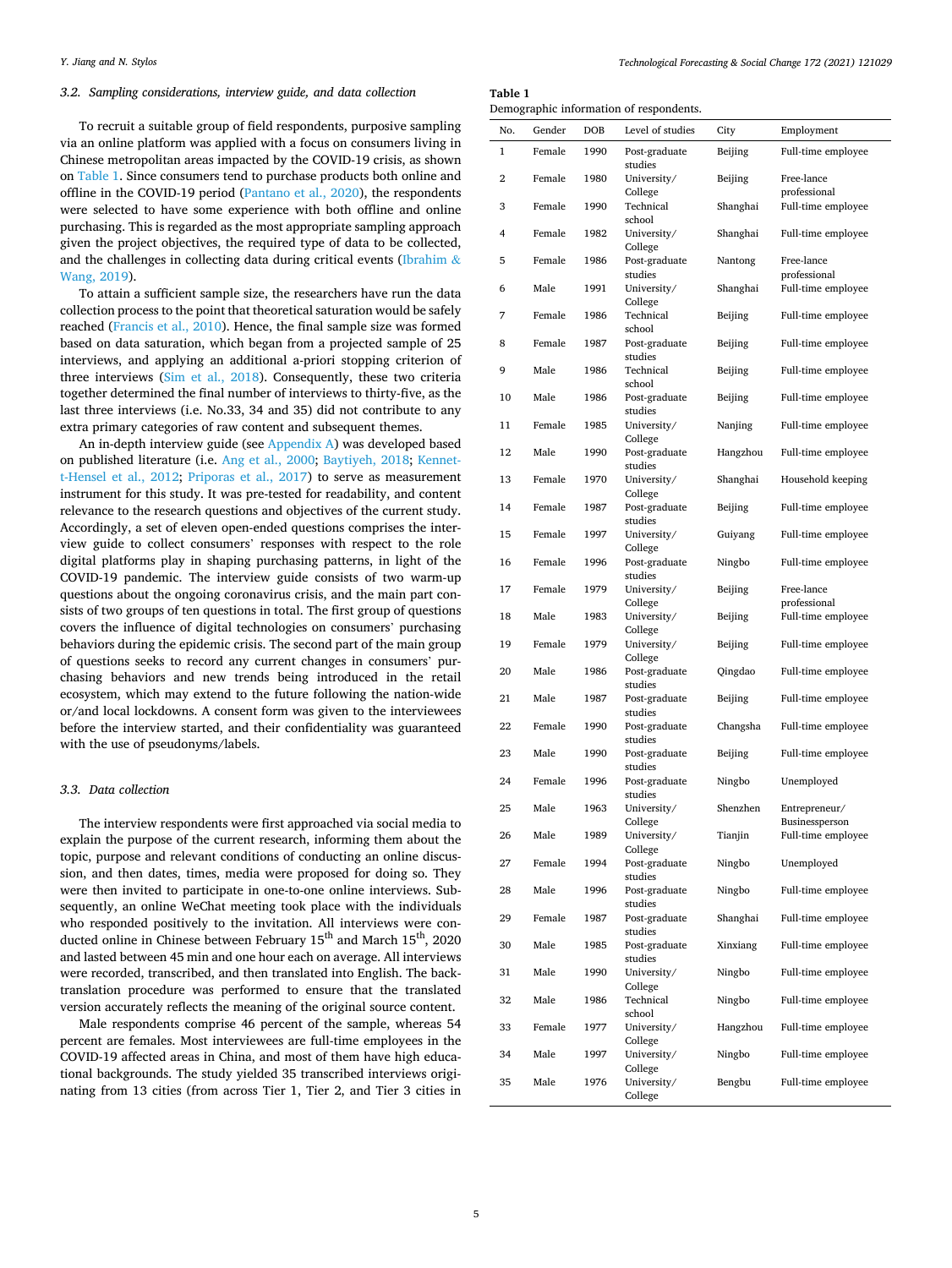China<sup>1</sup>), which provided about 2.5 interviews per city on average, thus following [Woodside and Wilson](#page-18-0)'s (2003), as well as Visconti'[s \(2010\)](#page-18-0)  recommendations for running ethnographic qualitative interview case studies effectively.

#### *3.4. Data analysis*

Data analysis was conducted in three phases, as per [Braun and](#page-16-0)  [Clarke \(2006\),](#page-16-0) and [Bazeley \(2010\)](#page-16-0). Phase One involved familiarisation with the research data and actively reading the interview content to synthesize initial ideas into themes. Phase Two involved continuing with coding via NVivo to support the themes initially defined in Phase One and render a robust set of overarching dimensions. Finally, in Phase Three, the authors reviewed together the themes and dimensions, and involved a third-party independent reviewer to further strengthen the credibility of data analysis.

In detail, open coding was implemented as the start of data analysis (Phase One), manually searching first for potentially useful codes and by carefully examining the content of these 35 transcripts. A classification of the open codes into axial codes took place subsequently, which involved intensive coding around first-order categories, while concurrently reflecting on [Dolata \(2009\)](#page-17-0) and [Hagberg et al. \(2016\)](#page-17-0) theoretical frameworks. This first phase of content analysis helped to identify common themes between the emerging codes and develop coding frames as shown in [Appendix B](#page-14-0). Additionally, in Phase Two, NVivo software was utilized to create additional codes, as combining manual with computer assisted data examination contributes to optimal outputs ([Bazeley, 2010\)](#page-16-0). This approach is particularly useful in case an 'a priori' overarching framework has been introduced and is expected to signifi-cantly improve the data analysis outputs after initial coding ([Braun](#page-16-0)  $\&$ 



**Fig. 1.** Word Cloud NVivo output.

[Clarke, 2006\)](#page-16-0). Thus, in our case a further analysis of keywords (see Figure 1 and [Appendix C\)](#page-15-0), coding around categories, a set of themes (nodes) was conducted via NVivo 11, which led to adding, grouping, or even disregarding some initial codes, as shown in the conceptual map of the retail ecosystem in [Figure 2,](#page-6-0) and [Appendix D](#page-15-0). Once a satisfactory coding structure was reached, a final set of first-order categories, which indicated the final second order themes and aggregate dimensions were obtained [\(Nowell et al., 2017\)](#page-17-0), as shown in [Appendix E](#page-16-0). In Phase Three, the data structure obtained from the previous phases was revisited by both the authors and an independent academic reviewer to safeguard the reliability and validity of the proposed framework. This procedure finally developed a comprehensive view of the data structure, thus forming a thorough sense of the collected data with respect to the pandemic period of lockdowns.

#### **4. Results**

As COVID-19 is a highly contagious disease, respondents generally reported that they have interacted online during the crisis and lockdowns more frequently than ever before to avoid physical contact. As a result, eWOM has gained great importance in purchase decisions, as indicated by most of interview participants. Moreover, the vast majority of participants stated they acquired knowledge about e-tailers' service capability through frequent personal interaction with their retail systems. These interactions and experiences led them favoring certain etailers over others. Based on interviewees' responses and data analysis, three overarching themes were identified: triggers of enhanced digital engagement, transformative capacity of digital technologies, and socioeconomic adaptability during crises. These themes encompass the changes in consumers' purchasing patterns, and changes in retailers' offerings and exchange arrangements, as influenced and driven by the latest digital technology applications. They also offer valuable insights into consumers' expectations and actual activities conducted by the rest of the retail supply chain stakeholders during the COVID-19 crisis.

The underlying factors of the enhanced digital engagement are intrinsic and extrinsic in nature, which arise due to the unprecedented and challenging circumstances of an epidemic crisis ([Effenberger et al.,](#page-17-0)  [2020\)](#page-17-0). These factors trigger and enhance engagement with the digital environment and relevant software applications, as individuals face a largely unknown situation which threatens their (sense of) well-being and the traditional offline purchasing model.

The second, transformative capacity, reflects the power of change and degree of technology-based pressure exerted by the digital agents (e. g. platforms, e-tailers, digital logistics) able to modify the technological structures and serviceability of retailers in the digital environment ([Dolata, 2009](#page-17-0)).

The third, socio-economic adaptability, relates to the dynamics of organizational, institutional and structural openness and flexibility to adapt ([Geels, 2005](#page-17-0)), as influenced by the development and adoption of new digital opportunities, tools and processes during the epidemic crisis. This dimension largely encapsulates the level of integrating technological innovation into established socioeconomic structures, the strategic competencies developed among various business stakeholders, and the anticipatory or reactive ability of actors (predominantly consumers) ([Tether, 2003](#page-17-0)).

The final set of first-order categories, which indicates the final second-order themes and aggregate dimensions, is depicted in the data structure demonstrated in [Figure 3](#page-6-0) and explained in detail in the following subsections.

#### *4.1. Triggers of an enhanced digital engagement*

The COVID-19 pandemic has accelerated the penetration of ICTs into people's lifestyle, workplace, and communication habits. Specifically, enhanced digital engagement is reflected in various aspects. First, since the COVID-19 outbreak, interview participants have increased their

<sup>&</sup>lt;sup>1</sup> The China City-Tier System is established based on five criteria: concentration of commercial resources, urban hubs, activity of urban residents, diversity of lifestyles, and future development potential ([YiCai, 2020](#page-18-0)). Tier 1 cities (e.g., Beijing, Shanghai) are the largest, most populated and most modern metropolis. Tier 2 cities (e.g., Ningbo, Nantong) are smaller and more compact, with a good economic foundation, strong commercial activity, and diversified lifestyles. Tier 3 cities (e.g., Bengbu, Xinxiang) have relatively developed economy and infrastructure [\(YiCai, 2020\)](#page-18-0).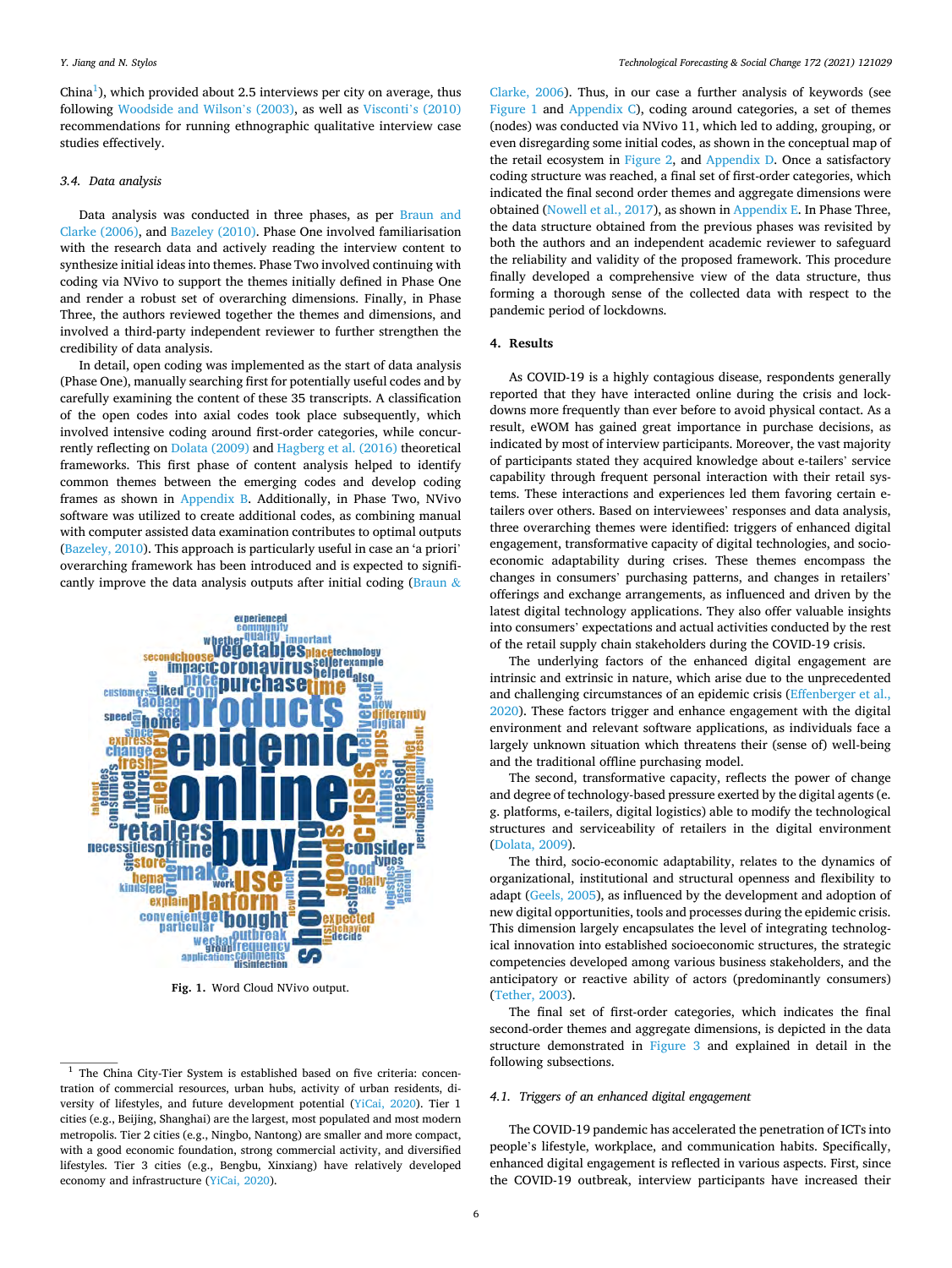<span id="page-6-0"></span>

**Fig. 2.** NVivo concept map.



**Fig. 3.** Final data structure for the inductively generated dimensions.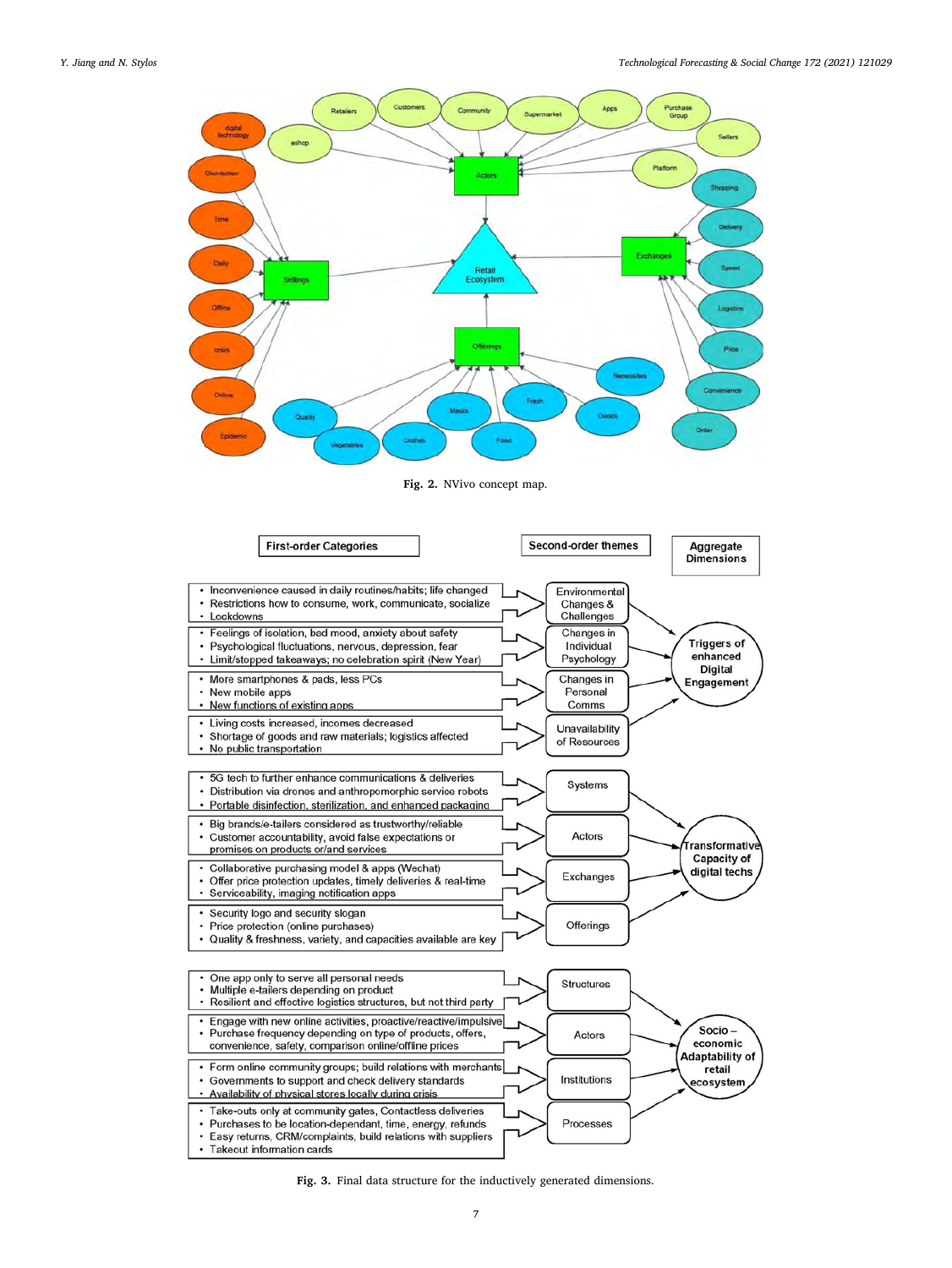usage of the Internet for work and entertainment purposes:

"*I use WeChat to get in touch with friends more frequently. I use Dingding and ZOOM for online meetings and use live streaming applications and online video websites to kill time.*" (Interviewee 5);

"*Work is conducted at home, so there is no need to go to the company premises. We arrange the work through the WeChat group every day.*" (Interviewee 35).

It is also noteworthy that quite a few participants have increased Internet usage to acquire detailed and real-time information about the public health crisis, for example:

"*I obtain the information about the epidemic mainly from the online platforms. I pay attention to news on Tencent News, Weibo and Jinri Toutiao every day.*" (Interviewee 13);

Four themes of enhanced digital engagement have emerged from the data analysis: environmental changes and challenges, changes in individual psychology, changes in communication channels, and unavailability of resources.

#### *4.1.1. Environmental changes and challenges*

An apparent underlying cause for the enhanced digital engagement is the inconvenience in daily routines and habits, such as "*the inconvenience of commuting*" (Interviewee 1) and the inconvenience of shopping resulting from wide lockdowns and subsequent disruptions caused at physical organization premises:

"*It is not convenient to go out, which makes it inconvenient for me to buy things.*" (Interviewee 34);

"*The normal rhythm of life has been disrupted. The routines of work, sports, children and shopping have been broken.*" (Interviewee 4).

The second subtheme that emerged as a challenge is the restrictions imposed in terms of working, communicating, consuming, and socializing. Due to concerns about safety, respondents had to "*work from home*" and "*telecommute*" (Interviewee 7). Since face-to-face "*social activities were reduced*" (Interviewee 32) and "*Parties are cancelled*" (Interviewee 10), respondents had to find alternatives for socializing by relying on digital communications.

Digital technology applications have enabled respondents to meet the challenges, regain a sense of convenience and confidence, and build a new norm of life in the crisis. As summarized by one respondent:

"*The pandemic impact on my life would have been much greater if it had occurred 10 years ago when ICTs were not as well developed as today.*" (Interviewee 30).

Specifically, several respondents pointed out that, because many brick-and-mortar stores were closed at the height of the pandemic, they had to purchase products online. Respondents also noted that:

"*The convenience of online shopping and delivery is great. I can avoid big crowds that I normally come across when going to the supermarket."*  (Interviewee 7)*.* 

## *4.1.2. Changes in individuals' psychology*

The COVID-19 related fear, depression, and anxiety were frequently noted among the respondents. Eighty percent of the respondents mentioned feelings of isolation, bad mood, and fear and anxiety about safety:

"*I do not dare to go out.*" (Interviewee 1);

"*Seeing online information that more and more patients have been diagnosed with the coronavirus, I am down in spirits.*" (Interviewee 15).

In addition, many respondents talked about their psychological

fluctuations involving depression and tension:

"*I feel depressed. The negative news causes psychological fluctuations*" (Interviewee 11);

"*The psychological fluctuation is big and even suffocating. Because of the tension created by the media, my mood is severely affected.*" (Interviewee 25).

Some respondents also expressed their worry over personal health. For example:

"*Because I can't go out and walk around, I lack exercise and have gained weight.*" (Interviewee 25).

Furthermore, people had no celebration spirit of the most important festival in the Chinese culture, the Chinese Spring Festival, as the COVID-19 outbreak coincided with this festive season:

"*The biggest impact is that the atmosphere has changed. People are very nervous, there is no atmosphere to celebrate the Spring Festival.*" (Interviewee 13).

To some extent, the digital channel provided a way to tackle the psychological discomfort and anxiety:

"*ICTs enables me to learn about the pandemic in real time. When you learn more information, you feel more confident. Whereas knowing little or nothing makes you feel worried.*" (Interviewee 31).

#### *4.1.3. Changes in personal communications*

Approximately ninety-one percent of the respondents highlighted their growing reliance on mobile devices such as smartphones and tablets for personal communications. Conversely, they used PCs less often. First, as mobile devices are more personal and portable, they are more frequently used than PCs in personal communications:

"*I am more dependent on mobile phones.*" (Interviewee 18);

"*When using the computer, I must seriously sit there. But I can use smartphones and tablets anywhere I go.*" (Interviewee 22).

Second, mobile devices have built-in payment systems and incorporate mobile-based payment services, which could help consumers complete transactions in a contactless manner and reduce the chance of touching surfaces contaminated with coronavirus. As noted in one instance:

"*Because the virus is contagious, I am afraid that cash may spread the virus. So, I use Alipay and other electronic means to pay for bills*." (Interviewee 35).

Third, mobile applications are designed to be user friendly and provide ease of use. The enhanced user experience of mobile applications is favored by respondents:

"*I rarely use my PC during the pandemic. When I access a website for news on my PC, the website is full of advertisements, which is annoying. But the app's interface is clean."* (Interviewee 25).

Furthermore, new mobile applications or new functions of existing mobile applications have met consumers' needs in the public-health crisis and encouraged them to engage in more digital activities. Several participants referred to this:

"*Mobile apps such as Baidu Map can update the location of confirmed cases in real time"* (Interviewee 7);

*"WeChat has a new Mini Program to find out how the pandemic spreads. It is convenient for me to know which places are dangerous and avoid going to these places when I am allowed to go out"* (Interviewee 15).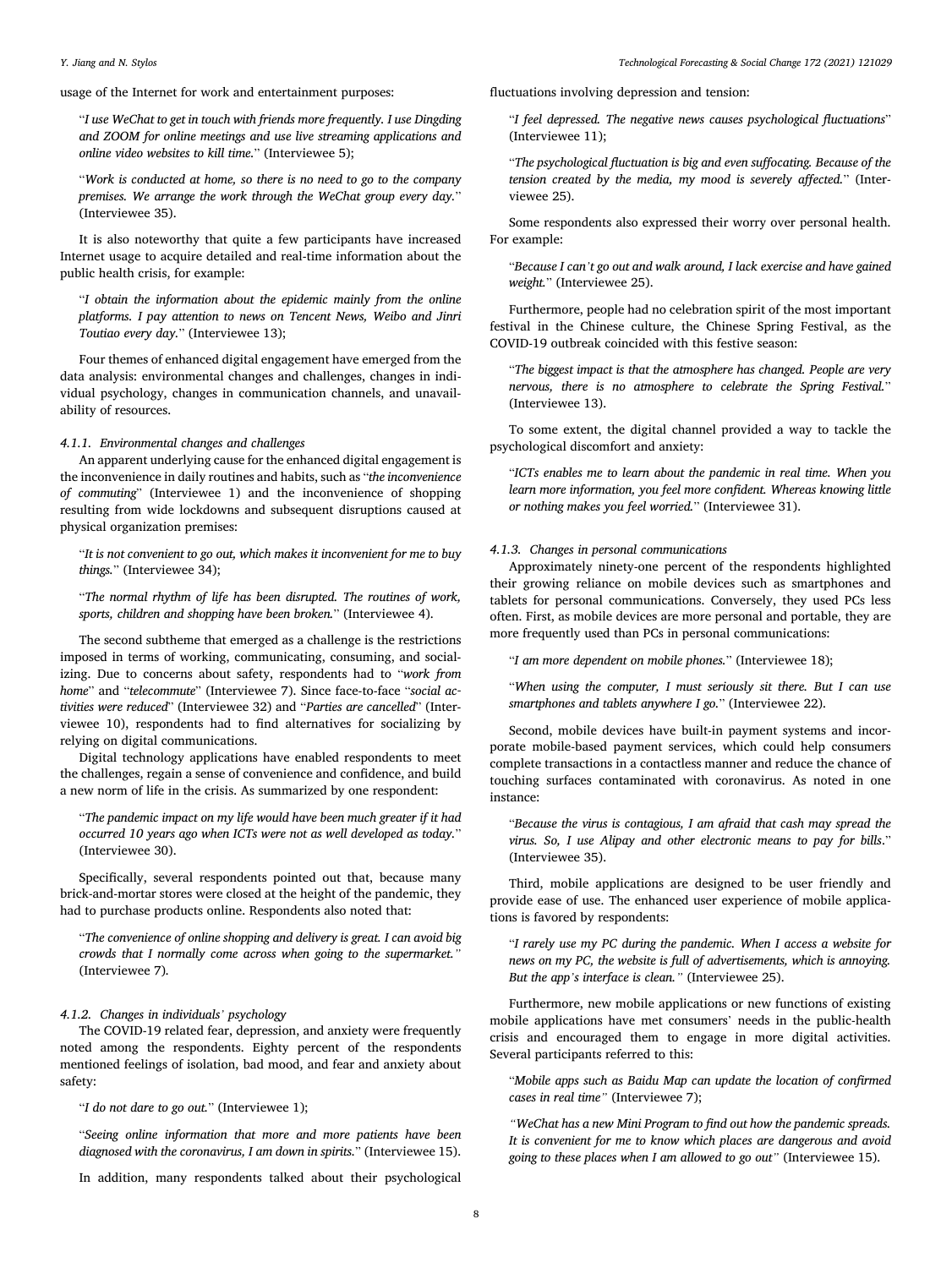#### *4.1.4. Unavailability of resources*

Approximately sixty-three percent of the respondents noted that, the sudden outbreak of the pandemic increased their living costs while decreasing their incomes:

"*I was using the subway before. As I do not dare to use public transport these days, I only take a taxi. This has increased my transportation costs.*" (Interviewee 1);

"*This situation has severely affected my personal finances and income generation ability!*" (Interviewee 15)

In addition, respondents were confronted with shortage of goods and raw materials in physical channels:

"*Many things are sold out in the supermarkets; some products can still be found online.*" (Interviewee 28);

"*The variety of vegetables is reduced. But the prices of fruit and vegetables go up.*" (Interviewee 16);

"*Protective products such as masks and disinfectant products are not easy to buy.*" (Interviewee 17).

#### *4.2. Transformative capacity of digital technologies*

Digital agents, such as e-commerce platforms and digital logistics, can exert a direct, incisive, and generally disruptive pressure to change on the overall functionality of existing retailers, their technological structures, and serviceability [\(Dolata, 2009](#page-17-0)). The transformative capacity of digital technologies provides retailers with new digital opportunities, tools, and applications to adapt to the rapidly changing environment in terms of systems, actors, exchanges, and offerings.

#### *4.2.1. Systems*

Overall, ICTs and Industry 4.0 applications exert pressures to change the structural and institutional architectures of retailers. For instance, the fifth generation of wireless technology, featured by increased speed, reliability, and low latency, is anticipated to further enhance communications with consumers and make delivery of products more efficient. Also, the application and upgrading of advanced technologies such as automated delivery robots and drone deliveries during the pandemic accelerate the penetration of artificial intelligence (AI) into the civil logistics industry. As summarized by two respondents:

"*The development of digital technologies, for example, 5G technology and the innovation of supply chain such as drone distribution, will definitely accelerate the development of online retailing.*" (Interviewee 28);

"*JD.com offers robot delivery. This is very impressive.*" (Interviewee 31).

During the pandemic period, consumers pay a lot of attention to product hygiene and personal safety when receiving deliveries, thus, a number of e-tailers have established systems and practices of antivirus measures such as disinfection technologies and enhanced product packaging. The following excerpts are representative:

"*E-tailers on JD.com and Taobao.com use a banner to indicate that the products have passed disinfection and safety inspection. We can also see this kind of safety banner in the product details section of the online store.*" (Interviewee 16);

"*During the pandemic, each product item purchased from RT Mart.com has been packed separately and wrapped in a plastic wrap to prevent them from coming in contact with the air. The couriers wear protective clothing and spray disinfectant to sterilize the goods before they would deliver to me.*" (Interviewee 33).

#### *4.2.2. Actors*

The established actors in the retail sector that promote and facilitate technological innovations are forced to renew themselves if they want to exploit their future commercial potential [\(Dolata, 2009\)](#page-17-0). Meanwhile, service agility and transformation are vital as service organizations should adapt flexibly to the special circumstances imposed by the disruptive challenges (Kuppelwieser & [Finsterwalder, 2016](#page-17-0)). In this process, big brands and market-dominating e-tailers tend to be considered by consumers as more trustworthy and reliable:

"*I usually buy things from the online store run by JD.com, even if the price may be higher, because I believe in the brand of JD.com*" (Interviewee 7);

"*When I buy masks online, I choose famous brands. Because it is hard for me to know whether they are real or fake, I choose not to buy them from individual sellers through other online platforms, but rather use Tmall."*  (Interviewee 18).

Technology-based changes triggered by digital agents should be supported by accountability in customer service. This signifies the retailer's ability to fulfil their responsbilities and promises to customers and show customers they really care about them ([Sison, 2009](#page-17-0)). False promises made by some retailers on products and service deliveries could result to disappointing buying experiences and weakening of the brand's credibility. The following excerpts are representative:

"*Some online stores do not explicitly indicate that they are not able to deliver the goods. They only say that they will arrange delivery of orders soon. After placing an order online, although I waited for many days, the seller did not deliver the goods. I asked the seller and was told that the delay was because of the pandemic, and the seller said to deliver the goods asap. Then I waited for more days, but still the seller did not send the product. I feel deceived."* (Interviewee 21);

"*A campaign launched by a famous e-commerce platform to help farmers sell agricultural products during the pandemic allowed me to purchase from the place of origin directly. However, I found that the fruits I received were rotten and the overall quality was poor. It left me a bad impression and I will not buy products via this channel in future.*" (Interviewee 21).

On the other hand, success stories were also reported with respect to reliable services provided by e-retailers, for example:

"*The online store informs me in advance when the fruit I ordered will be delivered. Cherries, for example, may not be as big as advertised because they are in short supply. The online merchant explained to me the actual situation of cherries and asked whether I still wanted to buy them or could wait for a while.*" (Interviewee 35).

#### *4.2.3. Exchanges*

In terms of exchanges, digital platforms have allowed the new community group-purchasing model to shape and develop. Different from e-commerce based on virtual networks, which originate completely from virtual communities comprised of Web users, the community group purchasing model is social commerce based on physical social networks. Specifically, residents who live in the same residential community interact with each other online and form one or more purchasing groups using mobile apps such as WeChat. This model involves transactions by community residents, which can be B2C (local stores to community residents) and C2C (community residents to other residents). It is a new business trend emerging in China as part of Web 3.0. For example, two respondents reported similar purchasing experiences:

"*I buy vegetables via the WeChat group formed by the local community where I live in. Some residents in the same community have contact with local farmers, who arrange the logistics.*" (Interviewee 20);

"*The residents of our community have formed a WeChat group. The seller is a nearby grocery store. We place the order by telling the seller what we*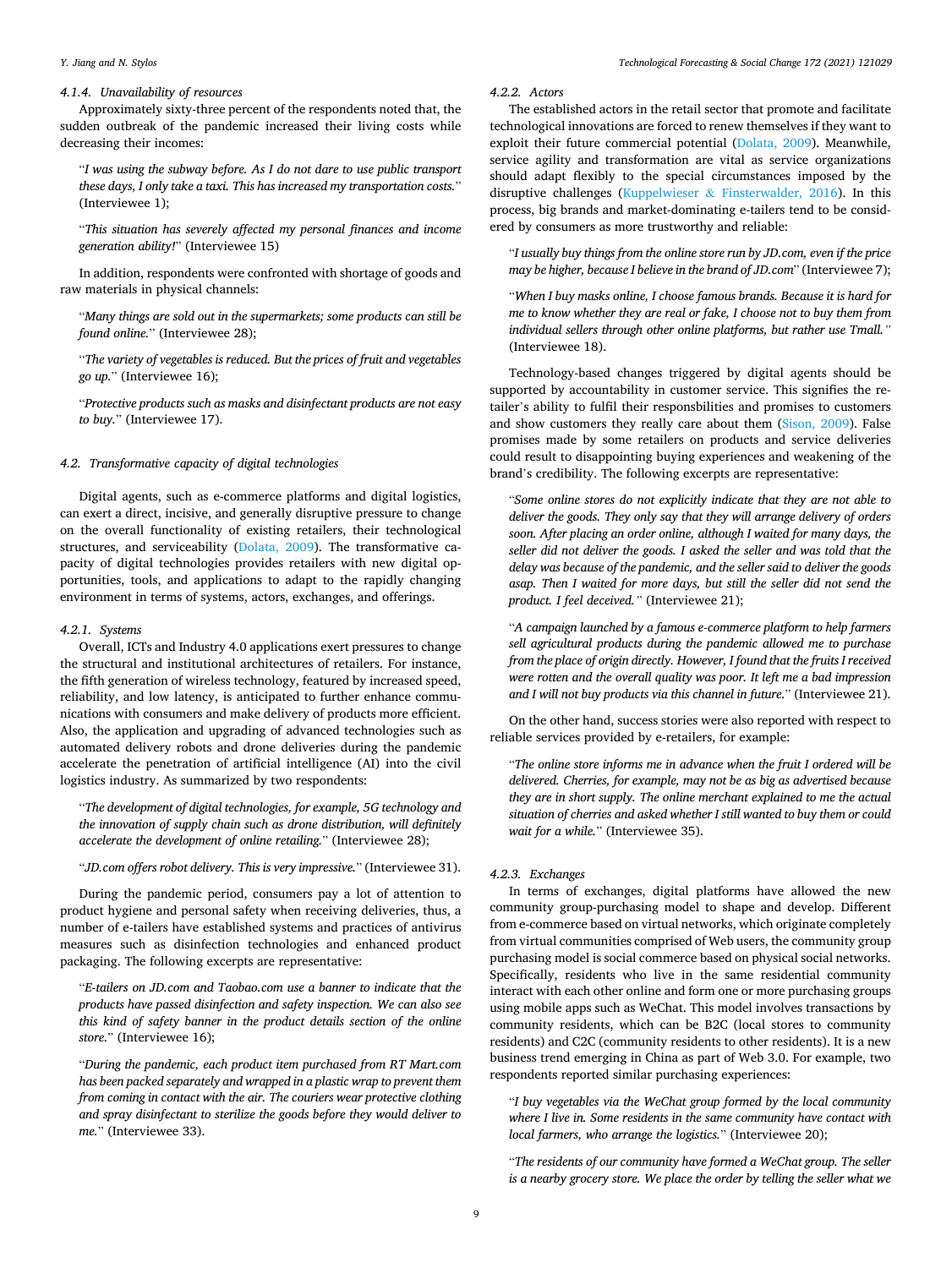*need in the group chat. Then we pay the bill via WeChat Pay. Products can be delivered to me within 2 hours."* (Interviewee 26).

In addition, digital technologies can have subsidiary, and functionally supportive effects on the established institutions of the retailing sector [\(Dolata, 2009](#page-17-0)). In this case, retailers offer price protection, timely deliveries, and real-time information updates in online transactions through ICTs. This is evident in the following comments:

"*Product prices at JD.com are sometimes lower than those in brick-andmortar stores. Besides, JD.com offers price protection. This means, if the price falls within 7 days after I make a purchase, they will compensate me with the price difference.*" (Interviewee 26);

"*The delivery of Hemaxiansheng [launched by Alibaba Group in 2015 as an O2O fresh food platform] is fast. And its online platform provides updated information about when the products can be delivered. I can see the real-time information using the mobile app of Hemaxiansheng.*" (Interviewee 19).

#### *4.2.4. Offerings*

Digital agents could exert pressure on retailers to improve their serviceability, i.e. the quality of being able to provide satisfactory services to customers. It involves the customer's ease of obtaining expected marketing offerings, the responsiveness of service personnel, and the reliability of service ([Brucks, Zeithaml,](#page-16-0) & Naylor, 2000). According to one respondent, the responsiveness of service personnel varies among e-tailers:

"*Some online stores provide good customer service. Their online service personnel are patient, polite, and the communication is customized. But the customer service of other online stores is 'rubbish', answering questions using automatic reply.*" (Interviewee 25).

In the wake of the COVID-19 pandemic, some online retailers use a security logo or security slogan to safeguard service quality, which customers appreciate greatly in terms of serviceability and creates new standards and higher expectations:

"*Some online stores present safety warranty, which shows that all products sold in this store have passed disinfection, sterilization, and safety inspection. This information is provided on the online store's webpage. If there is no such security information, I will not consider buying because I feel worried.*" (Interviewee 16).

Evidently, e-tailers can provide fresh food to customers on-demand and increase the product variety, which has been acknowledged:

"*Online stores provide a wider range of products and more services than offline stores.*" (Interviewee 9).

"*The disadvantage of a supermarket is that vegetables and fruits are fresh only when they are first loaded on the shelf. After that, fresh ones will be picked out by the elderly who have more free time than us young people. Therefore, we purchase vegetables and fruits online. The products delivered are fresh.*" (Interviewee 20).

Furthermore, digital channels have fueled the retailing industry to evolve toward the omnichannel retailing model [\(Verhoef et al., 2015](#page-17-0)), which helps retailers showcase the quality of products and enhance purchasing convenience:

"*I buy food from Hemaxiansheng because it has both the offline store and the mobile app. I have tasted the food in the offline store. I like the flavor and consider them to be of good quality. Based on that experience, I do not need to search offline and can place an order directly online, which is very convenient and time-saving.*" (Interviewee 6).

#### *4.3. Socio-economic adaptability during crises*

Socio-economic adaptability reflects the flexibility and ability of all relevant stakeholders in a sector – individuals and organizations – to identify and capitalize on emerging market and technology opportunities to create and develop new structures, processes, and capabilities, to ultimately maintain or renew their strengths for the specific situations they face ([Tuominen, Rajala,](#page-17-0)  $&$  Möller, 2004). Evidence from the interviews shows that consumers react to the sudden COVID-19 outbreak by changing their expectations, demands, and purchasing behaviors as a coping mechanism in the crisis. Furthermore, confronted with this unprecedented pandemic, many retailers have accelerated their digital transformation and embraced service innovations to meet consumers' needs of convenience, timeliness, and safety in their purchasing activities.

#### *4.3.1. Structures*

Some consumers prefer to use only one e-commerce app to serve all their purchasing needs, to save time and minimize delivery costs. This 'one-stop shopping' is considered to be convenient as it fulfils consumers' needs efficiently. As noted in two instances:

"*If an online platform allows me to buy all the things I need at one stop, I*  will use this platform frequently. I need to buy a certain amount to meet *the conditions of free delivery.*" (Interviewee 3);

"*I place orders on the online platform with the most complete range of products I want to buy.*" (Interviewee 8).

We also found that some consumers would search multiple e-tailers and choose to purchase from

an e-tailer that has in stock the product they most need at the moment of placing the order:

"*The most important factor for my purchase decision is whether the product is in stock. If I need flour in particular and I can find it on Taoxianda.com, I will buy all the other things I need there. If I buy at once, I can avoid multiple express deliveries. I can also help reduce pressure on transportation capacity.*" (Interviewee 4).

The importance of resilient and effective logistics structures was mentioned by seventy-two percent of the interviewees. As the pivot that connects e-tailers with consumers, logistics is essential for online retailing. It is recognized as a main source of competitive advantage for the e-commerce industry (Gajewska & [Zimon, 2018](#page-17-0)). Following the pandemic outbreak, e-tailers' ability to deliver goods on time has become a determining factor in consumers' purchase decisions:

"*I pay attention to the delivery time before making a decision to purchase online. The delivery time is vital, especially for cooked food. For example, since I have to eat tonight, the food should be delivered to me today not tomorrow. For daily necessities, I will consider whether I need the goods soon, or I can wait until the transportation capacity is restored.*" (Interviewee 3).

Resilience of logistics structures refers to the ability of the logistics system to return to a stable state following strong perturbation from the hit of the COVID-19 crisis. Evidently, the self-built logistics by e-tailers are crucial for them to outperform competitors. Two respondents suggested:

"*There are notable differences in the logistics capacity between various ecommerce platforms during the pandemic. I think JD.com performs the best with its own logistics system. I hope Taobao.com will build its own logistics services as well.*" (Interviewee 10);

"*JD.com is easy to use during the epidemic. They have their own logistics. So, the delivery is timely. As long as the goods are available, they can be delivered the next day.*" (Interviewee 21).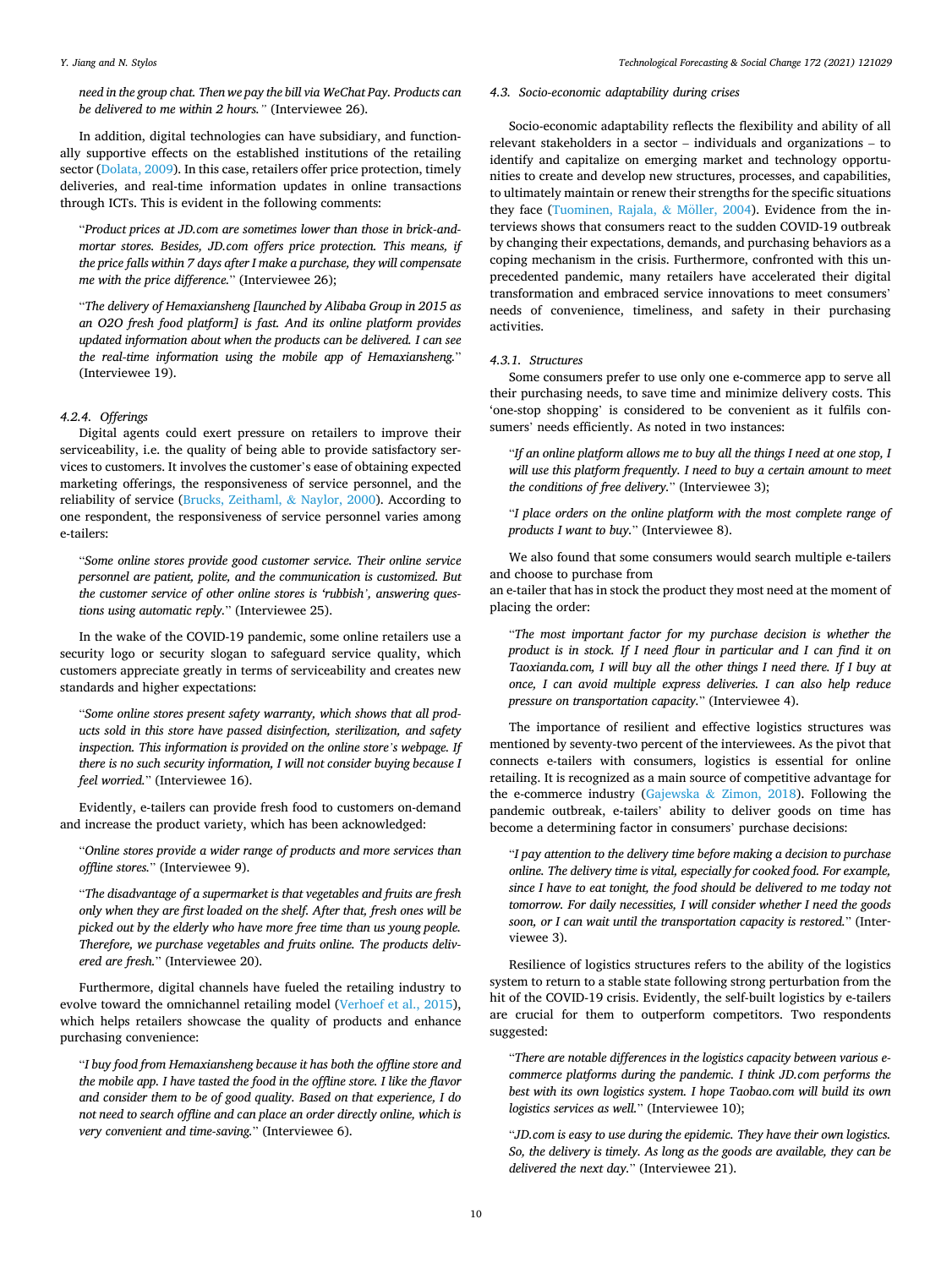#### *4.3.2. Actors*

During the COVID-19 crisis, online shopping has become a new habit for many consumers who never purchased online before. Our research indicates that this trend is likely to continue even after the epidemic crisis ends. This fundamental change in the shopping habits of former offline-only consumers may lead to an expansion of the online market:

"*The COVID-19 outbreak can be a turning point, with the number of online shoppers growing by leaps and bounds, because the epidemic has 'forced' people to use online shopping.*" (Interviewee 4);

"*Online consumption has spread to more middle-aged and elderly consumers during the pandemic. After the outbreak, my mother and my aunt started to buy products online, which they had never done before.*" (Interviewee 5);

"*I have installed the Taobao.com app and JD.com app in my parents' mobile phones and taught them how to use these apps for shopping. They have tried and felt cool with online shopping. The overall experience is fun and exciting for them.*" (Interviewee 12).

Consumers demonstrate different behavioral tendencies when shopping online during the crisis. Some consumers perform proactive behaviors that involve behavioral initiatives aimed at improving current circumstances or creating new ones rather than just responding to a situation after it has happened.

"*I am thinking of selling local agricultural products through WeChat or other online platforms as a part-time job. Many of my friends are selling things online. They can provide good products and good service. Why can't I do the same?*" (Interviewee 2);

"*I buy daily necessities on the e-commerce platform of China Merchants Bank. The most important reason is that this platform offers many shopping vouchers and I have lots of time to search vouchers on this platform during the pandemic."* (Interviewee 20).

Some consumers adopt a reactive approach by acting in response to the situation caused by the COVID-19 pandemic:

"*Masks are sold out offline and there is no other way to buy them except online. So, I have to buy masks online where there is a variety of masks available for me to choose.*" (Interviewee 16).

Consumers also engage in impulsive buying, an unplanned purchase accompanied by rapid decision-making and subjective bias in favor of immediate possession [\(Japutra et al., 2019](#page-17-0)). Respondents reported that they experienced an urge to buy spontaneously and in panic:

"*During the pandemic, it is very easy for me to buy some things following others, such as frozen food and bottled water. In fact, these things are not urgently needed. But because of the panic caused by COVID-19, everyone is desperately buying goods online and stocking them up. In the coming months, I will continue to stock up on food and necessities.*" (Interviewee 3).

For some consumers, impulsive buying is not driven by panic but by an addiction to the shopping experience:

"*As we girls cannot shop in offline stores during the pandemic, we miss the feeling of shopping. I vent my shopping desire online, blindly buying things I do not really need, such as cosmetics.*" (Interviewee 27).

Situational factors such as sales promotions launched by e-tailers (an in-store factor) and time availability (a personal factor) could act as arousal for impulsive consumption (Badgaiyan, & [Verma, 2015](#page-16-0)):

"*As I spend more time and energy browsing online products during the pandemic, I am more likely to buy on impulse and purchase items that are not really necessary.*" (Interviewee 31).

Nonetheless, the pandemic has also provided an opportunity for

consumers to reflect on their impulsive buying habits.

"*During the pandemic, I realized that my previous consumption habits have exceeded my real needs and were actually quite irrational. For example, I used to buy shoes and bags and throw them away after wearing or using only once or twice.*" (Interviewee 3);

"*My consumption has returned to meeting my basic survival needs during the pandemic. I become conscious of my habit of spending money blindly. This habit can be changed.*" (Interviewee 5).

Although respondents have generally increased the amount of money spent online during the pandemic, their frequency of purchasing online demonstrates different patterns. For example, consumers have increased the online purchase frequency for essential products, such as food and antivirus products (e.g., masks, disinfectants). Conversely, they have reduced the consumption of non-essential products:

"*I do not buy bags or shoes during the pandemic. The only piece of clothing I bought after the outbreak was a set of pajamas.*" (Interviewee 4);

"*I do not book hotels or buy tourist attraction tickets during the pandemic.*" (Interviewee 11);

"*I buy disinfectants, surgery masks, vegetables, and other necessities online. I will only buy cosmetics and bags when the pandemic is over.*" (Interviewee 16);

"*I purchase vegetables and fruits online often to keep them fresh. I do not buy jewelry or clothes during the pandemic because I do not need them.*" (Interviewee 24).

Special offers and promotion activities of e-tailers would encourage customers to buy more:

"*Every Tuesday is the Membership Day of Hemaxiansheng.com, when there is a 12% discount store wide. Therefore, I buy almost everything on Tuesday each week.*" (Interviewee 4);

"*I bought skin care products from a merchant on Taobao.com, which announced that the price has been reduced during the pandemic, and that products would be delivered by SF Express free of charge. If they did not offer these, I would not choose them.*" (Interviewee 24).

A number of consumers shop online less frequently for convenience purposes, such as to save time and to save on logistics resources:

"*Because the delivery time is longer and the delivery capacity is limited, I would store a bunch of things in the online shopping cart and buy them together.*" (Interviewee 5).

Consumers have also changed their frequency of online shopping because of safety reasons:

"*I only purchase what I badly need online during the pandemic because I am worried that the goods or the package might carry coronavirus.*" (Interviewee 7);

"*I purchase online more often because I avoid going to public spaces for the sake of safety.*" (Interviewee 35).

In addition, consumers will compare online and offline prices, as well as product prices of different e-tailers to decide where to purchase:

"*If the online price of a product is much higher than that of the same product in the physical store, I will not consider buying it online.*" (Interviewee 10);

"*I compare product prices between e-tailers but not with brick-and-mortar supermarkets. This is because even if products are sold at a lower price offline, it takes more effort to travel there, pay, and carry them home, which is time-consuming and laborious.*" (Interviewee 21).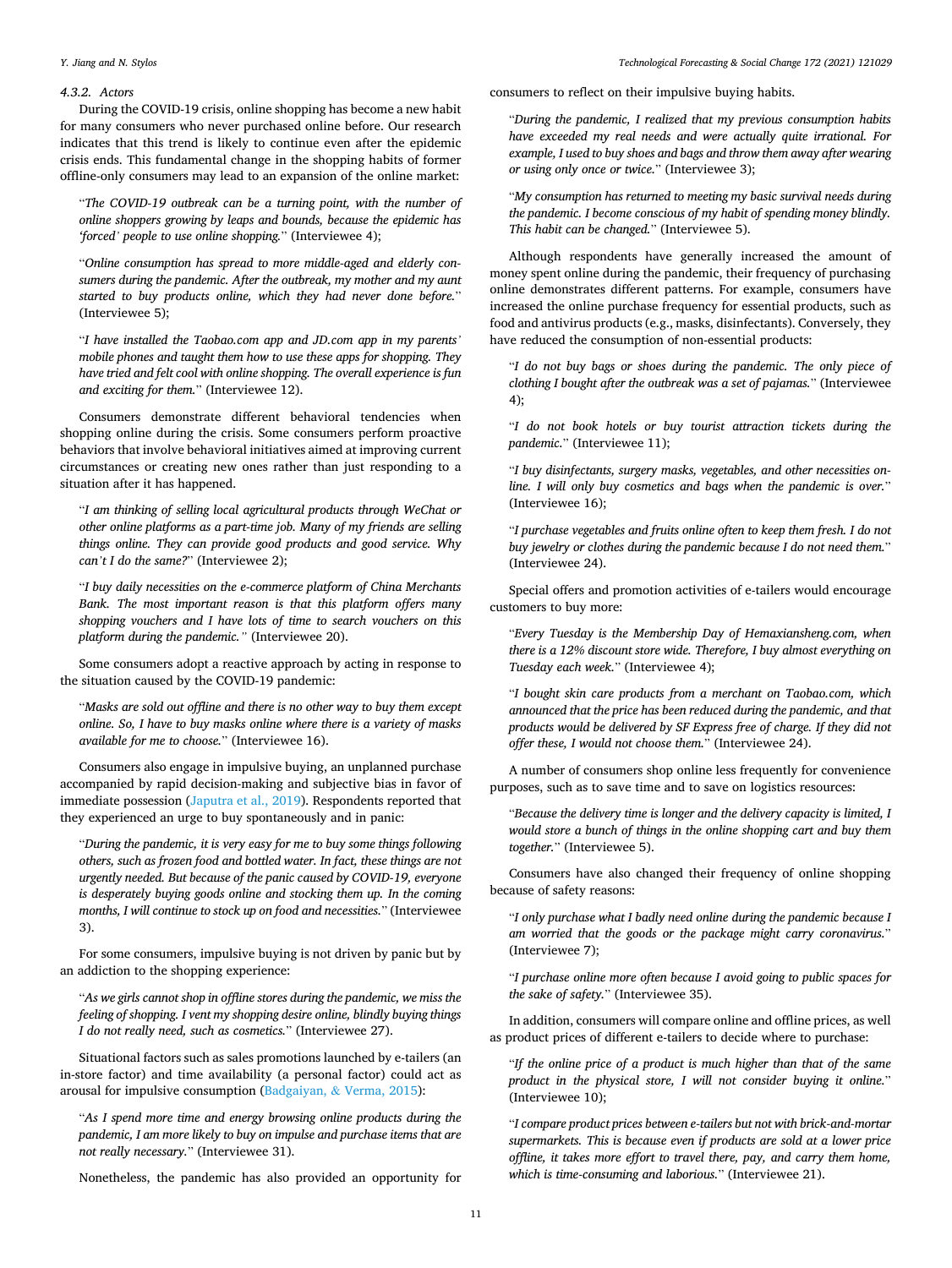#### *4.3.3. Institutions*

Social commerce is growing, and customers actively participate in collaborative purchasing through online interaction by using Web 3.0 applications (Huang & [Benyoucef, 2013\)](#page-17-0). As discussed before, people who live in the same residential community utilize social networking sites to form online shopping communities where they share information and connect with each other to acquire products. This community-purchase model enables customers to obtain necessities without going out of their community residences during the pandemic period.

"*We use this WeChat group to purchase from the local grocery store. I pick up the products at the gate of the community. It reduces the risk of exposure to COVID-19 outside.*" (Interviewee 21);

"*I used this residential community WeChat group to buy seafood and found that the crabs were fresh, cheaper than the market, and delivered by appointment.*" (Interviewee 31).

As [Dolata \(2009\)](#page-17-0) postulated, sectoral adaptability requires a fit between the new technological opportunities (e.g., e-tailing) and the institutional framework of a sector. Accordingly, customers expressed their expectations for governmental policies to establish and frequently check implementation of delivery standards to facilitate e-tailing and address the risks of COVID-19:

"*Thanks to the measures taken by the government during the pandemic, wearing face marks and sterilizing packages are mandatory for couriers in my city. I feel at ease when receiving my packages.*" (Interviewee 23);

"*Sterilization and antivirus measures are of utmost importance in the process of express delivery. I hope government authorities will ensure the hygiene and safety standards of logistics for e-commerce*." (Interviewee 32).

Besides, sectoral adaptability is reflected in the openness and flexibility of actors to change their activities ([Dolata, 2009](#page-17-0)). For example, physical stores locally have extended their online channels to increase their availability. In particular, small and medium sized local retailers, such as bakeries, cafes, and restaurants, have expanded their geographical scope of business by opening online stores on e-commerce platforms that offer food delivery service. Overall, these approaches have increased the availability of retailers in the digital environment:

"*I do not need to go to the supermarket to buy vegetables because this supermarket has an online store on Meituan.com and the price is reasonable. My favorite milk tea store has opened an online store on Eleme.com. I make the order online and Eleme.com will deliver it to me."*  (Interviewee 24).

#### *4.3.4. Processes*

The adaptability of the retail sector can occur through the redefinition and readjustment of the retail processes, as per [Dolata \(2009\).](#page-17-0) In the wake of the COVID-19 pandemic, e-tailers have modified their distribution procedures based on the guiding principles of hygiene and safety. For example, to meet consumers' expectation for enhanced product hygiene, several e-tailers have offered 'contactless delivery' services. Contactless delivery refers to couriers placing goods at designated locations e.g. the gate of community residences, thus reducing the possibility of coronavirus transmission and infection. Some respondents expressed their "*satisfaction*" with this change (Interviewee 27), whereas others complained that "*Some retailers do not provide contactless delivery, so I have to communicate face-to-face with couriers.*" (Interviewee 16).

Catering enterprises have been providing a special 'takeaway information card' attached to the takeaway package. This little card indicates the name and the temperature of the chef, the packager, and the courier. Some of these cards even incorporate QR code technology. Upon scanning the QR code, the consumer can watch a short video about the

production and packaging process. By applying this change to the distribution process, catering enterprises seek to convey that their food production process is safe, reliable, and traceable. As commended by three respondents:

"*I use KFC Express delivery because they report the disinfection time. The signature of the person who carried out the disinfection and the body temperature of the courier are shown on a takeaway card. This makes me feel more at ease. A milk tea shop also provides similar cards, which surprised me. I trust this store even more. If I encounter an epidemic again in future, I will definitely choose this shop for milk tea, and I will advise friends to buy from this store.*" (Interviewee 28).

The purchases made by consumers online are location dependent. According to the respondents, this is partly due to safety reasons and partly because of the time it takes for the product to be delivered:

"*Since I live in South China, the goods sent from North China usually can reach me in three to four days. It may take more than a week for the goods to arrive during the pandemic. I cannot afford such a long time to wait.*" (Interviewee 15);

"*For safety reasons, I am averse to products transported over a long distance during the pandemic.*" (Interviewee 20);

"*Safety is my top consideration when shopping online during the COVID-19 pandemic. If products come from e-tailers located in Wuhan, I will not buy them.*" (Interviewee 24).

Customers also pay special attention to whether the refund and product return process is effortless when evaluating e-tailers' service quality. Respondents expressed their satisfaction or dissatisfaction with the e-tailer service based on their experience in returning a product and claiming a refund:

"*Once I found the vegetables I purchased from Hemaxiansheng.com were not fresh, I lodged a complaint on this online platform, who immediately replied that they would refund and apologized to me. The service is good.*" (Interviewee 2);

"*Some merchants on Taobao.com were unable to have the goods delivered to me because of logistics reasons during the pandemic. After I applied for a refund online, I had to wait for two to three days before they agree to my refund application. The refund process takes a long time.*" (Interviewee 29);

In addition, e-tailers who have established close collaboration with their suppliers are able to develop agile and responsive supply systems to better serve customers when confronted with the public health crisis. As collaborative dynamics are shaped by the respective actors, they lead to sectoral adaptability [\(Dolata, 2009](#page-17-0)). This integration with suppliers is especially important for fast evolving industries [\(Sabet et al., 2017](#page-17-0)), such as online retailing, where the pace of change is high due to constant innovations. As mentioned by a respondent:

"*Why is Hemaxiansheng.com able to provide fresh food every day? It is because they have built strong relationships with farmers and agricultural bases. Unlike other retailers that rely on upstream companies to produce and deliver goods, Hemaxiansheng.com provide orders for their suppliers to customize their farming activities.*" (Interviewee 4).

## **5. Discussion and Conclusions**

This study explores the impact of digital technologies on Chinese individuals' consumption trends and their online purchasing behavior during the COVID-19 pandemic outbreak in 2020, based on the reporting of their perceptions, preferences, and shopping experiences. In doing so, it addresses research gaps in the previous literature ([Akhtar](#page-16-0)  [et al., 2020](#page-16-0); [Ameen et al., 2020;](#page-16-0) [Laato et al., 2020](#page-17-0)) by showing how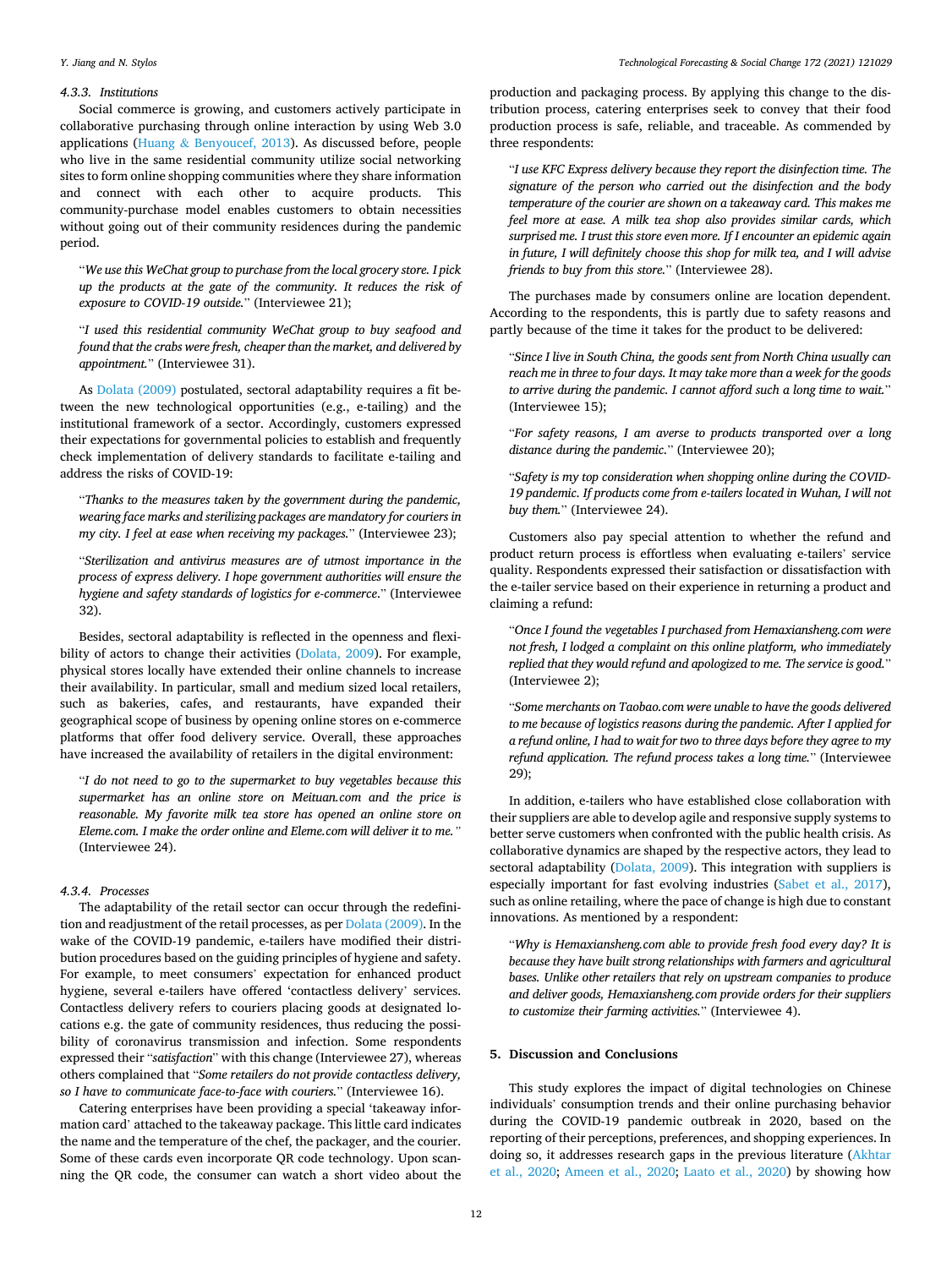digital technologies have improved the crisis management capabilities of the retail ecosystem when confronted with an unprecedented pandemic situation. For example, consumers reported they were positively impressed by their experiences with AI applications in their exchanges with retailers; these applications have made product deliveries more convenient for them during the pandemic. The present study also reveals key changes on consumers' purchasing behavior patterns during the COVID-19 crisis due to the accelerated digital transformation of retail, such as enhanced engagement in online purchase, forming community groups to purchase online, and increased demand for product hygiene. The role of regional or national governmental policies is regarded as a cornerstone for safeguarding minimum levels of standards with respect to quality indicators of service deliveries and retail supply chain operations.

In addition, this paper responds to Acquila-Natale and Iglesias-Pradas' (2021) call for more research on consumers' online purchasing behaviors within a multichannel retailing context. Specifically, this paper sheds light on consumers' perceptions about the role of digital technologies in shaping their expectations and purchasing behaviors during the unprecedented and challenging COVID-19 pandemic, which is likely to stay for an undefined period of time ([Merchant, 2020](#page-17-0)). Respondents mentioned they prioritized shopping groceries and necessities online and stopped buying any luxury items across any offline or online channel. This is somehow contradictory to retail-related published research referring to previous epidemics, where either offline or online sales of groceries were not essentially affected during SARS and MERS epidemics (Forster & [Tang, 2005](#page-17-0); Jung & [Sung, 2017\)](#page-17-0). This can be potentially explained by the fact that the COVID-19 pandemic initiated regional or even national lockdowns.

Three overarching dimensions signifying the retail ecosystem transformation during the COVID-19 pandemic lockdown in China were identified: triggers of enhanced digital engagement, transformative capacity of digital technologies, and socio-economic adaptability during crises. These dimensions emerged from consumers' perceptions and experiences with respect to the retailers' abilities and the wider ecosystem practices, as these have been reported in the in-depth interviews undertaken. In general, the interviewees believed that online retailing would become more widespread and popular across generations as influenced by the pandemic crisis, and they expected that retailers would further accelerate their digital transformation. They hoped that in this way e-tailers would improve their serviceability, enhance resilience, and adapt to the dynamic retail environment. This is in agreement with [Ross \(2015\)](#page-17-0) and [Khamis \(2020\)](#page-17-0) from both producers' and consumers' viewpoints who have exemplified the integration of all retail stakeholders' links by embodying the latest of system management and digital features in retail, according to a configurational business enterprise architecture. Overall, our research is in congruence with some of the research themes that have been recently conceptualized in other studies, such as the impact of COVID-19 on business, supply chains, services, and socio-technical transition (Verma & [Gustafsson, 2020\)](#page-17-0). The study findings advance the extant literature on consumer behavior and online retailing in times of crisis and offer important theoretical and practical implications.

#### *5.1. Theoretical implications*

The present study has sought to delve into the influence of digital technologies on individuals' online purchasing behaviors through the lens of a public health crisis. Previously, researchers have discussed consumer behaviors in crises [\(Ballantine et al., 2014](#page-16-0); [Delorme et al.,](#page-17-0)  [2004; Kennett-Hensel et al., 2012; Sneath et al., 2009\)](#page-17-0), and the influence of ICTs on individuals' lives during crises [\(Baytiyeh, 2018](#page-16-0); [Shklovski](#page-17-0)  [et al., 2010\)](#page-17-0). However, with few exceptions (e.g., Forster & [Tang, 2005](#page-17-0)), rarely has any study combined these two research streams to uncover consumers' perceptions and experiences of the usage of digital technologies in shaping or changing their purchasing behavior amid a crisis;

even fewer studies have empirically investigated the use of digital technologies and online platforms during epidemic crises ([Effenberger](#page-17-0)  [et al., 2020; Ivanov, 2020](#page-17-0); [Papadopoulos et al., 2020](#page-17-0)).

Our study has delineated a systematic mapping of the triggers and factors that influence the retail ecosystem's reactions to the COVID-19 shock. Two underpinning frameworks (i.e. [Dolata, 2009;](#page-17-0) [Hagberg](#page-17-0)  [et al., 2016](#page-17-0)) have provided the theoretical foundations for building a retail-sector focused conceptualization that encompasses the digital transformation of this sector under the unprecedented lockdown conditions imposed due to the COVID-19 pandemic. Alongside the theoretical underpinnings, consumers' responses to the semi-structured in-depth interview questions were also gathered, which revealed that all retail stakeholders try to respond to the impact of the epidemic crisis effectively through usage of sophisticated digital applications. This opens new horizons for an array of follow-up research, not only on consumer behavior in the crisis and the impact of digital technology, but also on retailers' capacity for managing crises.

The framework proposed in the current study ([Fig. 3\)](#page-6-0) identifies a series of underlying themes and adds theoretical value to the existing literature of online purchasing behaviors and the relationships among digital technology, consumers, and e-tailers in the retail ecosystem, while people live under lockdown circumstances. Hence, it constitutes an analytical agenda for empirically explaining the technology-based changes in the retailing sector during a severe epidemic crisis. Our framework substantiates [Dolata \(2009\),](#page-17-0) who highlights the importance of the transformative capacity of new technologies in affecting socio-economic sectoral changes. It also echoes the work of [Hagberg](#page-17-0)  [et al. \(2016\)](#page-17-0) by combining the transformative capacity of digital technologies with the socio-economic adaptability of structures, actors, institutions, and processes to adapt and absorb technological innovations in the retailing sector, when confronted with technological opportunities and challenges posed by the crisis. In this vein, a proposition may be extracted to serve for further research:

*P1: Retail stakeholders benefit from the power of digital technologies by seeking to match systems and offerings with the changing reality of consumers' needs and socio-economic structures during the pandemic crisis.* 

As our study indicates, consumers increase their digital engagement because of the unprecedented situation caused by the epidemic crisis, which comprises challenges from the external environment, unavailability of resources, and changes in individuals' psychology such as fear and anxiety. This offers empirical support to [Finsterwalder and Kup](#page-17-0)[pelwieser \(2020\)](#page-17-0) who signified the psychological, physical, and social challenges as key factors that drive individuals' interest to preserve their wellbeing during the COVID-19 pandemic crisis.

Moreover, as digital technologies allow consumers to overcome geographic boundaries and offer an alternative channel for people to obtain limited resources, recuperate convenience, and establish a new norm of life in the crisis, consumers have developed a growing reliance on ICTs and mobile devices in particular. As [Tai and Sun \(2007\)](#page-17-0) pointed out, the Internet functioned as a catalyst to empowering consumers' communications during the SARS epidemic in China. Besides, in the same publication, scholars highlighted that 'new online applications are being invented or reinvented constantly' (Tai & [Sun, 2007](#page-17-0); p. 1005); they also projected structural transformations would be formed in the future among consumers and other stakeholders, including media platforms and the government. This is in line with [Forster and Tang \(2005\)](#page-17-0)  who found that consumers increased online shopping to acquire products normally purchased in traditional supermarkets during the 2002-2004 SARS crisis. This is also consistent with [Priporas et al. \(2017\)](#page-17-0)  who found that shoppers have become increasingly technology-dependent, and use the digital platforms and devices extensively to fulfill their individual needs and wants ([Magsa](#page-17-0)[men-Conrad](#page-17-0) & Dillon, 2020; [Zhu, 2021\)](#page-18-0). A comparison between Forster and Tang's (2005) study and ours, shows that the role of online shopping was quite limited during the SARS epidemic compared to the COVID-19 epidemic in China; this is due to the different circumstances and nature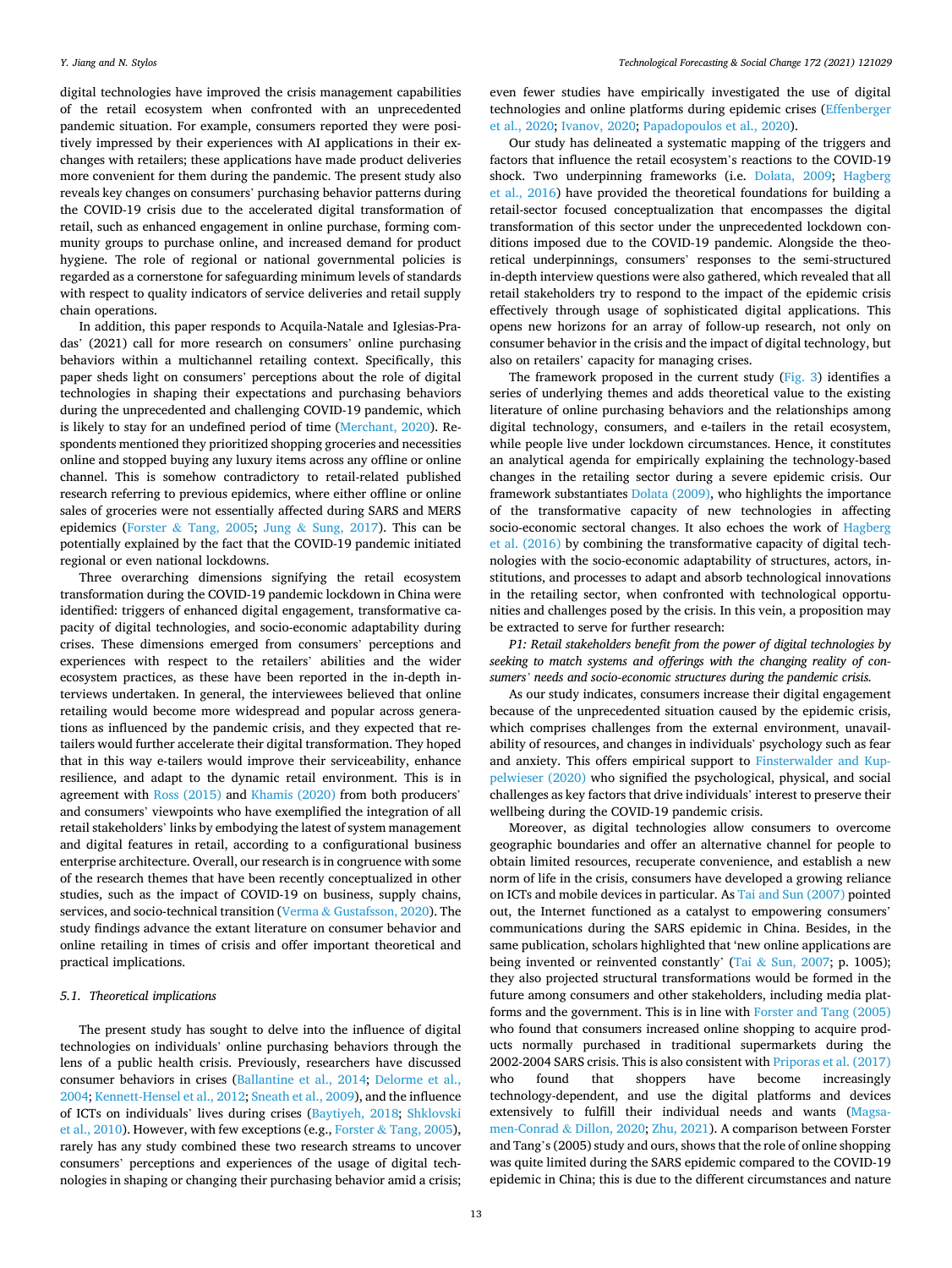of these two health crises, the technological advancement in the last decade, as well as the increasing adaptability of the retail stakeholders to a changing socio-technical environment. Furthermore, during the MERS epidemic outbreak which occurred between the SARS and COVID-19 ones, a tendency for more online and less offline shopping during health crises has been demonstrated, with certain variations on consumers' channel preferences depending on the categories of retail goods and the characteristics of the corresponding markets ([Jung](#page-17-0)  $\&$ [Sung, 2017\)](#page-17-0). In line with this discussion, the following propositions may support future research investigations:

*P2: Consumers try to create a new retail purchasing normality, as an innovative response to the crisis by discovering and allocating available digital technology resources, as well as changing ways of purchasing goods to the real-time needs while in lockdowns.* 

*P3: Consumers tend to increase their online purchasing due to the pressure felt from the unprecedented situation caused by the COVID-19 pandemic and the lockdowns, aiming at maintaining a certain level of individual well-being.* 

Also, interestingly, whereas all interviewees conveyed their optimism about the future of online retailing – partly propelled by the unprecedented challenges faced during the COVID-19 lockdown – and commented that online retailing suits the fast pace of life in modern cities, yet quite a few of them explicitly expressed their concerns about potential negative consequences of purchasing online (e.g. [Kuppel](#page-17-0)wieser & [Finsterwalder, 2016\)](#page-17-0). First, they are worried that they will be more likely to engage in impulsive buying and order things they do not actually need because they have more time to search online and/or sales promotions are attractive (Jung & [Sung, 2017\)](#page-17-0). These situational factors could increase one's urge to buy impulsively as shown by [Badgaiyan and](#page-16-0)  [Verma \(2015\).](#page-16-0) Secondly, some respondents expect to shop offline when the pandemic is over to gain in-store experiences (e.g., Interviewee 22, Interviewee 31). This is because they desire to experience the store environment, interact with employees, and smell, touch, and even try the products on spot. Besides, this is implied in the work of [Yoon and](#page-18-0)  [Park \(2018\)](#page-18-0) who underlined the in-store shopping experience as a significant predictor of customer loyalty toward a retailer. Thirdly, interviewees are afraid that too much of online shopping is not conducive to establishing or strengthening social bonds. They feel that compared with online shopping, offline shopping could facilitate meaningful social interactions and the exchange of feelings between family members or friends. This is consistent with the extant literature [\(Harwood](#page-17-0)  $\&$  Eaves, [2020;](#page-17-0) Jiang & [Balaji, 2021](#page-17-0)) on the dark side of technology. Considering these, we call for further works to examine empirically the potential off-putting or unattractive elements of online shopping and offer managerial implications to assist consumers, retailers, and the society to tackle the pertinent challenges:

*P4: As consumers acknowledge the decisive role digital technologies play in helping them overcome the repercussions of the COVID-19 pandemic while in lockdown, they realize that a balance in utilizing digital applications needs to be sought to avoid any negative effects to their purchasing behavior.* 

In addition, we found that spatial and temporal aspects could explain variations in consumption patterns during the COVID-19 pandemic crisis. This signifies shifts in consumer preferences regarding the locations of actual purchase and deliveries (spatial), and the times the retail processes are expected to occur (temporal), i.e. timely deliveries and real-time updates during lockdowns. These findings corroborate Hall et al. (2017) who noted that two patterns are important in this respect: first, managing the retail processes optimally and safely in a turbulent environment; and second, communicating with consumers aptly while handling their queries or complaints. Our study extends this line of thinking by showing that both initiatives can be supported by capitalizing on the transformative capacity of digital technologies, and understanding the forces that advance the socioeconomic adaptability of digitalized retail systems.

#### *5.2. Practical implications*

The findings of this study have several practical implications. First, this study may help various retail ecosystem actors to identify the factors that have triggered changes in individuals' engagement with online consumption during the COVID-19 crisis, and allows retailers to tailor their services and marketing offerings toward the changing consumer behaviors during crises. The empirical evidence presented here should assist retailers in better understanding the psychological and behavioral shifts of consumers during a public health crisis and provide retailers with insights into consumers' digital engagement, their needs, and expectations when shopping online. This would enable retailers to adapt to the changed attitudes and habits of consumers in the crisis through adaptive positioning, in order to suit consumers' expectations on the various phases of retail processes, their sentiments, and the largely altered retail ecosystem.

It is evident from the findings that the COVID-19 outbreak has been a catalyst for the digital transformation of retailers. As indicated by the findings as well as prior literature, digital innovation in retail operations is imperative ([Reinartz et al., 2019\)](#page-17-0). This situation calls retailers to budget over investments in digital innovations (e.g., AI applications), and leverage them to offer enhanced value for consumers, through timely and safe deliveries, real-time information and secure online transactions. In addition, retailers should recognize the growing need of consumers for Web 3.0 applications to support cheaper, faster, and safer exchange services. As such, retailers should consider using the findings of this study to foster a stronger collaboration with professionals in the technological sector, in order to improve consumers' purchasing experiences. Furthermore, this study provides new insights for retailers to adjust to new business models, such as the emerging community group-purchasing model indicated by several interviewees, which would contribute to an enhanced Marketing 4.0 mix of serving needs and monitoring online interactions and emotional states real-time ([Lu](#page-17-0)  [et al., 2010\)](#page-17-0).

Equally important, our findings emphasize the necessity of retailers to improve their socio-economic adaptability during a crisis. In the current study, concerns were raised by interviewees about the serviceability and accountability of e-tailers in customer service. Interviewees expressed their hope for e-tailers to be more responsive in online communications, offer convenience, ensure timeliness in delivery, and guarantee product hygiene, as their expectations have been significantly raised with regard to those retail service features during the lockdowns. Thus, interviewees' suggestions about establishing resilient and agile logistics structures in supply chain management via the adoption of digital innovations may be of great value to e-tailing; This could further enhance the competitive advantage of e-tailers. According to examples of successful e-tailers shared by interviewees, the self-operated logistics model could be useful in ensuring the effectiveness and efficiency of logistics services during crises, as e-tailers can better control logistics services compared to others that rely on third-party logistics. Additionally, the findings of this study shed light on the consumers' expectations for governmental authorities to support the development of ecommerce by establishing and regularly scrutinizing enactments of delivery standards to address the risks of future pandemic outbreaks.

#### **6. Limitations and suggestions for future research**

As with any study, this one also has certain limitations. First, due to its qualitative nature and the abductive approach followed to build theory, the generalizability of the results is limited. Thus, it would be worthwhile for future researchers to conduct quantitative research to further substantiate the study findings and to validate the conceptual model developed here. Second, this study was conducted in China during the COVID-19 pandemic period. Future works could investigate consumption behaviors in different countries affected by the same or other types of epidemic crises to verify whether the patterns revealed in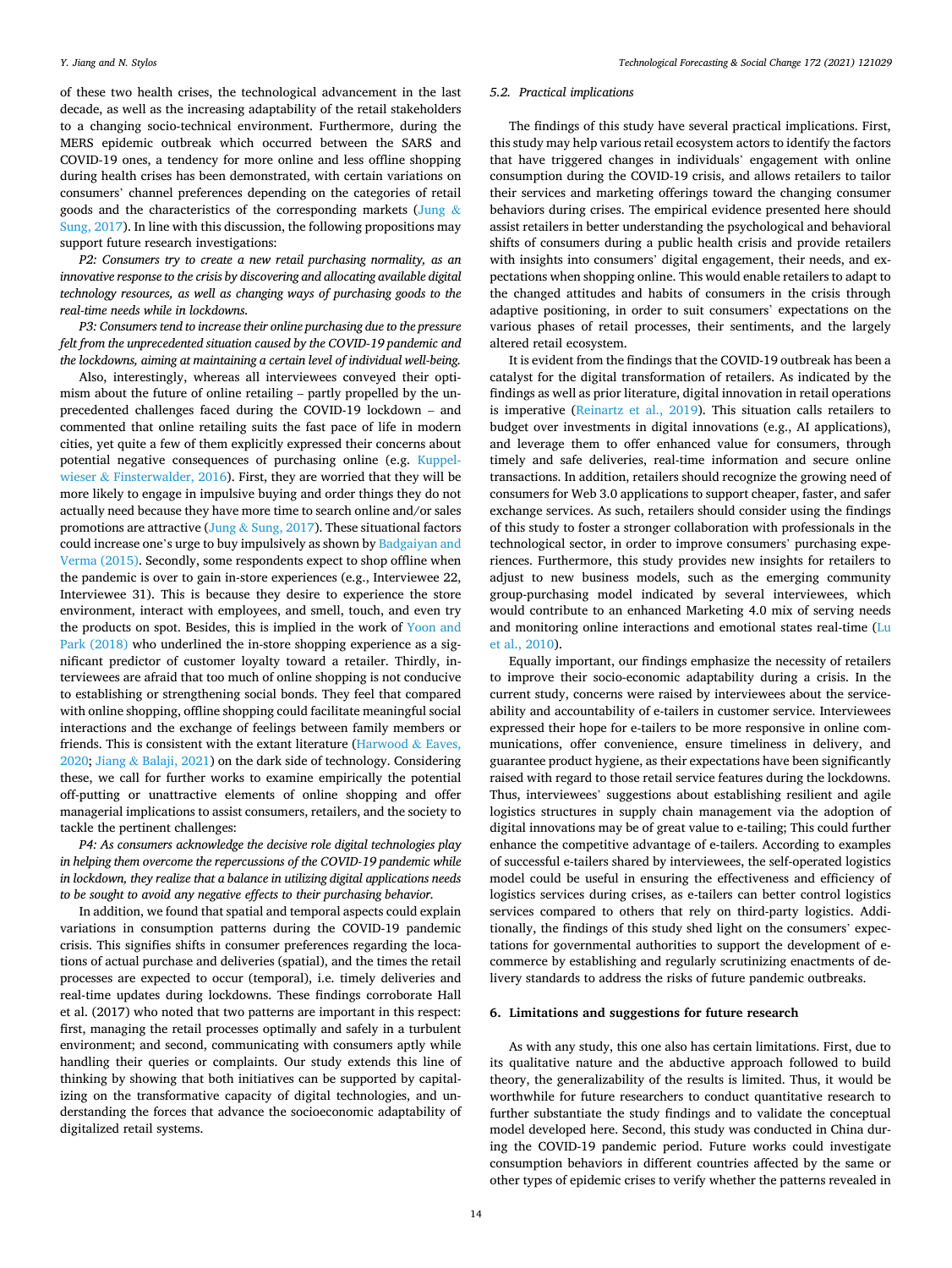*Technological Forecasting & Social Change 172 (2021) 121029*

<span id="page-14-0"></span>this study would work in diverse settings. Furthermore, it would be interesting to perform a comparison study between consumers from Eastern and Western cultures to identify differences in the factors that prompt online purchasing behaviors and shape the retail ecosystem during an epidemic or other major crises that may also be accompanied by lockdowns. In this respect, it would also be interesting to conduct longitudinal studies that would aim to confirm the participants' insights regarding the long-term effects emerging from the large-scale but shortterm engagement of consumers with e-tailing during the lockdowns.

#### **CRediT authorship contribution statement**

**Yangyang Jiang:** Conceptualization, Data curation, Investigation, Project administration, Writing – original draft, Writing – review  $\&$ editing, Methodology, Visualization. **Nikolaos Stylos:** Conceptualization, Formal analysis, Investigation, Methodology, Project administration, Software, Writing – original draft, Writing – review & editing.

## **Appendix A. Semi-structured interview guide ([Ang et al., 2000;](#page-16-0) [Baytiyeh, 2018](#page-16-0); [Kennett-Hensel et al., 2012;](#page-17-0) [Priporas et al., 2017\)](#page-17-0)**

|                                                                                                                  | Interview question                     | Literature source                                                                       | Research |
|------------------------------------------------------------------------------------------------------------------|----------------------------------------|-----------------------------------------------------------------------------------------|----------|
|                                                                                                                  |                                        |                                                                                         | context  |
| 1. Please explain how you have been affected during the ongoing COVID-<br>19 pandemic crisis.                    | <b>Kennett-Hensel</b><br>et al. (2012) | Examines the consumption attitudes and buying behavior of<br>Hurricane Katrina victims. |          |
| 2. a. How have the digital technology, applications, and online platforms                                        | Baytiyeh (2018)                        | Investigates the usage of mobile technologies in the aftermath                          |          |
| helped you since the COVID-19 outbreak? Please explain.                                                          |                                        | of terrorist attacks among low socioeconomic populations.                               |          |
| 2. b. What digital media and apps have you been using, and have you                                              | Priporas et al.                        | Explores Gen Z consumers' perceptions, expectations and                                 |          |
| started using any new devices or/and apps during the crisis period?                                              | (2017)                                 | recommendations in terms of their future interactions in the                            |          |
|                                                                                                                  |                                        | smart retailing context.                                                                |          |
| 3. What types of products have you been purchasing through a) offline                                            | <b>Kennett-Hensel</b>                  | Examines the consumption attitudes and buying behavior of                               |          |
| stores, b) online platforms/e-tailers during COVID-19 crisis?                                                    | et al. (2012)                          | Hurricane Katrina victims.                                                              |          |
| 4. Have you increased purchases through online platforms/e-tailers since                                         | Ang et al. (2000)                      | Analyzes the reactions and adjustments of Asian consumers                               |          |
| the COVID-19 outbreak, in terms of frequency and value of purchases?                                             |                                        | and businesses during the economic crisis.                                              |          |
| 5. What aspects are important to you in your decision to make a purchase                                         |                                        |                                                                                         |          |
| from an online platform/e-tailer during COVID-19 crisis?                                                         |                                        |                                                                                         |          |
| 6. What things would lead you to decide NOT to make a purchase through                                           |                                        |                                                                                         |          |
| a particular site/online platform during COVID-19 crisis?                                                        |                                        |                                                                                         |          |
| 7. What kinds of products would you NOT consider purchasing from e-<br>tailers in this pandemic crisis, and why? |                                        |                                                                                         |          |
| 8. What would you have liked (or expected) e-tailers to have done                                                | Priporas et al.                        | Explores Gen Z consumers' perceptions, expectations and                                 |          |
| differently during this pandemic crisis?                                                                         | (2017)                                 | recommendations in terms of their future interactions in the                            |          |
| 9. Do you have any additional comments or observations to make that                                              |                                        | smart retailing context.                                                                |          |
| would be relevant to your online shopping as this has been experienced                                           |                                        |                                                                                         |          |
| during the COVID-19 crisis?                                                                                      |                                        |                                                                                         |          |
| 10. How do you believe your shopping behavior has changed or could                                               |                                        |                                                                                         |          |
| possibly change in the future resulting from your interaction with e-                                            |                                        |                                                                                         |          |
| tailers and products during the COVID-19 crisis?                                                                 |                                        |                                                                                         |          |
| 11. How do you see the present and future of online retailing, and how do                                        |                                        |                                                                                         |          |
| you envision its role and influence on consumers?                                                                |                                        |                                                                                         |          |

#### **Appendix B**

Phase One – content analysis: Manual open coding according to [Dolata \(2009\)](#page-17-0) and [Hagberg et al. \(2016\)](#page-17-0).

| Technological framework Retail<br>ecosystem interface | External factors / triggers                                                                                                                                                                                                        | Transformative capacity of new<br>technologies                                                                                                                          | Socioeconomic adaptability                                                                                                        |
|-------------------------------------------------------|------------------------------------------------------------------------------------------------------------------------------------------------------------------------------------------------------------------------------------|-------------------------------------------------------------------------------------------------------------------------------------------------------------------------|-----------------------------------------------------------------------------------------------------------------------------------|
| Settings                                              | Prevention/Control<br>Limit orders<br>Restricted, isolation<br>Psychological fluctuations<br>Stopped ordering takeaways<br>Travelling affected<br>Routines changed<br>Work and consume at home<br>Afraid of queues in supermarkets | Online platforms as alternative to<br>offline stores<br>Inclined to move toward a 100%<br>online shopping<br>Package disinfection<br>Sterilization & enhanced packaging | One app for all<br>More than one e-tailers to serve needs<br>Local suppliers, not from far (and not from<br>COVID affected areas) |
| Actors                                                | E-tailers<br>Couriers<br>New apps & platforms                                                                                                                                                                                      | Reliable vendors & platforms<br>HEMA, DingDong, JD, applications<br>Customer accountability<br>WeChat merchants                                                         | Purchase frequency<br>No bundles of fresh products<br>Personalized shopping experiences                                           |
| Exchanges                                             | Information apps<br>Save time and energy                                                                                                                                                                                           | Express delivery<br>Response time                                                                                                                                       | Group/community purchasing, WeChat<br>Easy returns<br>$\sim$ $\sim$ $\sim$ $\sim$                                                 |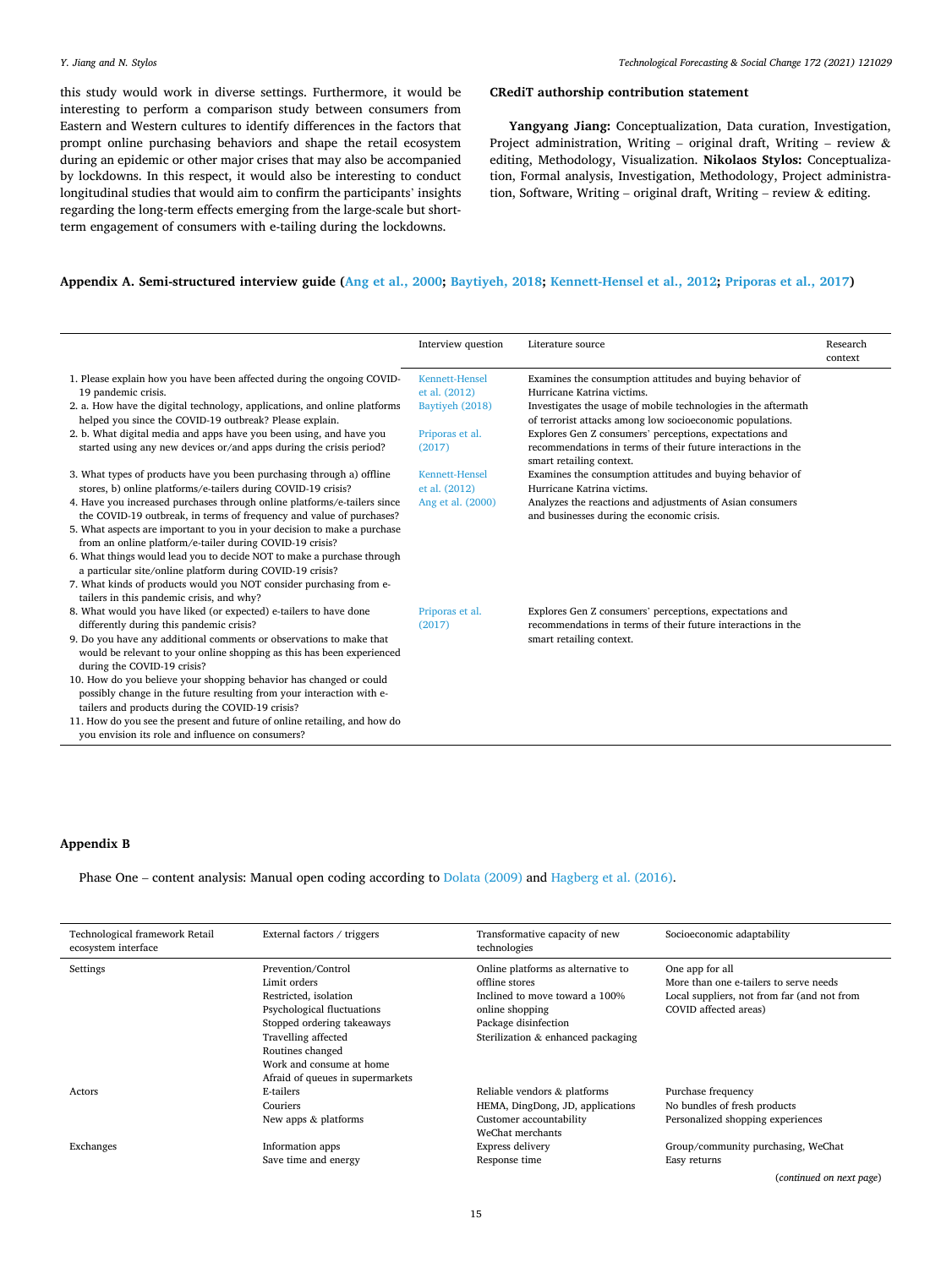# <span id="page-15-0"></span>(*continued* )

| Technological framework Retail<br>ecosystem interface | External factors / triggers                   | Transformative capacity of new<br>technologies | Socioeconomic adaptability                |  |  |  |  |
|-------------------------------------------------------|-----------------------------------------------|------------------------------------------------|-------------------------------------------|--|--|--|--|
|                                                       | New habits developed                          | Build relations: merchants & customers         |                                           |  |  |  |  |
|                                                       | Logistics affected by volumes, orders, stocks | Convenience                                    | Contactless deliveries                    |  |  |  |  |
|                                                       | Prices increase                               | Security                                       | Incentives: free delivery, coupons, sales |  |  |  |  |
|                                                       | Risk of packages to be stolen                 | Place multiple orders to secure                | Door-2-Door delivery                      |  |  |  |  |
|                                                       | Seldom visit malls                            | delivery                                       | Safety comes first                        |  |  |  |  |
|                                                       | Impulsive consumption                         | Easy comparisons between platforms             |                                           |  |  |  |  |
|                                                       |                                               | Great logistics made the difference, no        |                                           |  |  |  |  |
|                                                       |                                               | third party                                    |                                           |  |  |  |  |
|                                                       |                                               | Notify recipients via item                     |                                           |  |  |  |  |
|                                                       |                                               | photographing                                  |                                           |  |  |  |  |
|                                                       |                                               | 5G to enhance comms                            |                                           |  |  |  |  |
|                                                       |                                               | Drone distribution                             |                                           |  |  |  |  |
| Offerings                                             | Often low quality of agricultural products    | Pricing not major                              | Masks, hygiene products online            |  |  |  |  |
|                                                       | purchased online                              | Price protection                               | Packaged food online                      |  |  |  |  |
|                                                       | No public transportation                      | Customer experience                            | Take-out only at community gates          |  |  |  |  |
|                                                       | No events                                     | Improve variety                                | Take-out info cards                       |  |  |  |  |
|                                                       |                                               | Increase capacity                              |                                           |  |  |  |  |
|                                                       |                                               | Security logo and slogan on offerings          |                                           |  |  |  |  |
|                                                       |                                               | More fresh groceries online                    |                                           |  |  |  |  |

## **Appendix C**

Tree map NVivo.

|     | online   | products | goods     | delivery    | things     | need      | fresh    | price                     | get     | see           |                             | eshop                  | change store  |                         |
|-----|----------|----------|-----------|-------------|------------|-----------|----------|---------------------------|---------|---------------|-----------------------------|------------------------|---------------|-------------------------|
|     |          |          |           |             |            |           |          |                           |         |               |                             |                        |               |                         |
|     |          |          |           | bought      | vegetables | com       | taobao   | necessifrequenexpectehema |         |               |                             |                        |               | conven particul express |
|     |          |          | retailers |             |            |           |          | liked                     | digital | day           | differentfirst              |                        | also          | masks                   |
|     |          | shopping |           |             | future     | order     | superma  |                           |         |               |                             |                        |               |                         |
| buy |          |          | platform  | offline     |            |           | outbreal | types                     | seller  | clothes value |                             |                        | logisticsmany | place                   |
|     |          |          |           |             | delivered  |           |          |                           |         | now           | whethegrouplimporcommpossil |                        |               |                         |
|     |          | crisis   |           |             |            | food      | impact   | feel                      | explain |               |                             |                        |               |                         |
|     |          |          | make      | time        |            |           |          | daily                     | since   | site          | period life                 |                        |               | speedpeoplwork          |
|     | epidemic |          |           |             | consider   | home      | consum   |                           |         | result        | kinds                       | disinfetakeolamoucusto |               |                         |
|     |          | use      | purchase  | coronavirus |            |           |          | wechat                    | much    |               | commebehavsecontechnexper   |                        |               |                         |
|     |          |          |           |             | apps       | increased | helped   | choose quality still      |         |               | exampldecidenew             |                        |               | applictake              |
|     |          |          |           |             |            |           |          |                           |         |               |                             |                        |               |                         |

## **Appendix D**

Phase Two – NVivo coding frame.

| <b>Keywords for Settings</b> | <b>Keywords for Actors</b> | Keywords for Exchanges | Keywords for Offerings |
|------------------------------|----------------------------|------------------------|------------------------|
| Online                       | Retailers                  | Shopping               | Products               |
| Epidemic                     | Platform                   | Use                    | Goods                  |
| Crisis                       | Taobao                     | Make                   | Things                 |
| Offline                      | Apps                       | Purchase               | Vegetables             |
| Coronavirus                  | Supermarket                | Delivery               | Necessities            |
| Time                         | Bought<br>Consumers        |                        | clothes                |
| Future                       | WeChat                     | <b>Express</b>         | masks                  |
| Outbreak                     | Seller                     | Convenient             | Food                   |
| Home                         | e-shop                     | Order                  | Ouality                |
| Digital                      | Community                  | Logistics              | Fresh                  |
| Daily                        | Hema                       | Resilient supplies     |                        |
| Disinfection                 | Store                      | Price                  |                        |
| Site                         | Customers                  | Speed                  |                        |
| Period                       | Group                      |                        |                        |
| Life                         | Applications               |                        |                        |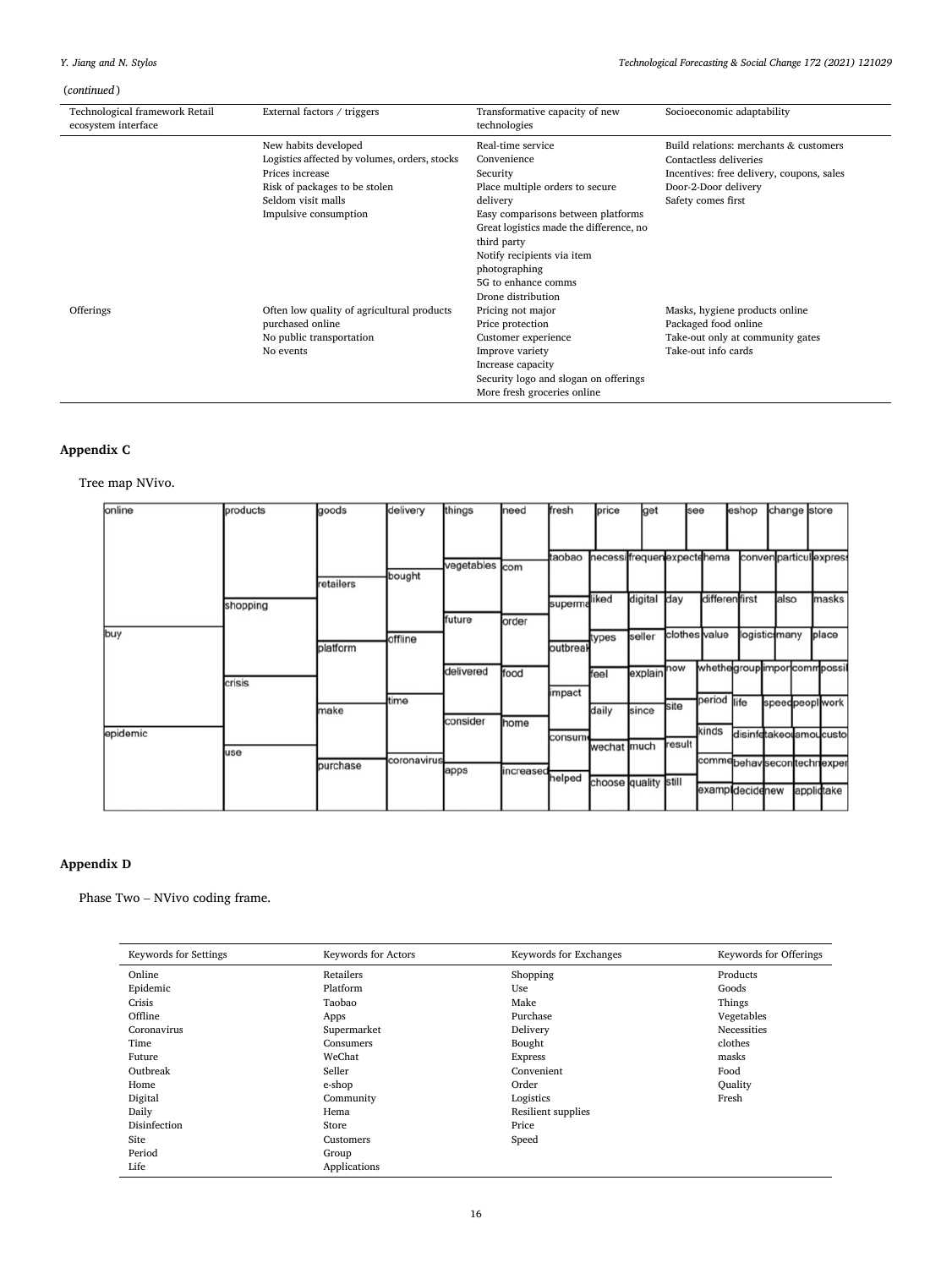#### <span id="page-16-0"></span>**Appendix E**

Extraction of Themes (nodes) based on combined manual and computer-assisted keywords.

| Socioeconomic adaptability                                                                                                                                                                                                                                                                                                                                                                                                                                                                                |
|-----------------------------------------------------------------------------------------------------------------------------------------------------------------------------------------------------------------------------------------------------------------------------------------------------------------------------------------------------------------------------------------------------------------------------------------------------------------------------------------------------------|
| One app for all<br>More than one e-tailers to serve needs<br>Local suppliers, not from far (and not from COVID affected areas)<br>Resilient supply chains                                                                                                                                                                                                                                                                                                                                                 |
| Engagement with other consumers in new online collaborative activities<br>Incentives: free delivery, coupons, sales<br>Purchase frequency depending on various parameters<br>No bundles of fresh products<br>Safety comes first<br>Group/community purchasing, WeChat<br>Build relations: merchants & customers<br>Contactless deliveries<br>The availability of physical stores has been key in shaping new forms of<br>relations among stakeholders<br>Governmental role in checking delivery standards |
| Online buying necessities<br>Take-out only at community gates<br>Take-out info cards<br>Easy returns                                                                                                                                                                                                                                                                                                                                                                                                      |
|                                                                                                                                                                                                                                                                                                                                                                                                                                                                                                           |

#### **References**

- Acquila-Natale, E., Iglesias-Pradas, S., 2021. A matter of value? predicting channel preference and multichannel behaviors in retail. Technol. Forecast. Soc. Change 162. [https://doi.org/10.1016/j.techfore.2020.120401.](https://doi.org/10.1016/j.techfore.2020.120401)
- [Addo, P.C., Jiaming, F., Kulbo, N.B., Liangqiang, L., 2020. COVID-19: Fear appeal](http://refhub.elsevier.com/S0040-1625(21)00461-3/sbref0002)  [favoring purchase behavior towards personal protective equipment. Serv. Ind. J. 40](http://refhub.elsevier.com/S0040-1625(21)00461-3/sbref0002)  [\(7-8\), 471](http://refhub.elsevier.com/S0040-1625(21)00461-3/sbref0002)–490.
- [Akhtar, N., Akhtar, M.N., Usman, M., Ali, M., Siddiqi, U.I., 2020. COVID-19 restrictions](http://refhub.elsevier.com/S0040-1625(21)00461-3/sbref0003)  and consumers' [psychological reactance toward offline shopping freedom](http://refhub.elsevier.com/S0040-1625(21)00461-3/sbref0003) [restoration. Serv. Ind. J. 40 \(13-14\), 891](http://refhub.elsevier.com/S0040-1625(21)00461-3/sbref0003)–913.
- [Altintas¸, M.H., Kiliç, S., Akhan, C.E., 2020. The transformation of the e-tailing field: a](http://refhub.elsevier.com/S0040-1625(21)00461-3/sbref0004) [bibliometric analysis. Int. J. Retail Distr. Manage. 48 \(2\), 152](http://refhub.elsevier.com/S0040-1625(21)00461-3/sbref0004)–168.
- [Ameen, N., Tarhini, A., Reppel, A., Anand, A., 2020. Customer experiences in the age of](http://refhub.elsevier.com/S0040-1625(21)00461-3/sbref0005)  [artificial intelligence. Comput. Hum. Behav. 114, 106548](http://refhub.elsevier.com/S0040-1625(21)00461-3/sbref0005).
- [Ang, S.H., Leong, S.M., Kotler, P., 2000. The Asian apocalypse: crisis marketing for](http://refhub.elsevier.com/S0040-1625(21)00461-3/sbref0006) [consumers and businesses. Long Range Plann. 33 \(1\), 97](http://refhub.elsevier.com/S0040-1625(21)00461-3/sbref0006)–119.
- [Augenstein, K., 2015. Analysing the potential for sustainable e-mobility](http://refhub.elsevier.com/S0040-1625(21)00461-3/sbref0007)–The case of [Germany. Environ. Innov. Soc. Trans. 14, 101](http://refhub.elsevier.com/S0040-1625(21)00461-3/sbref0007)–115.
- [Badgaiyan, A.J., Verma, A., 2015. Does urge to buy impulsively differ from impulsive](http://refhub.elsevier.com/S0040-1625(21)00461-3/sbref0008)  [buying behaviour? assessing the impact of situational factors. J. Retail. Consum.](http://refhub.elsevier.com/S0040-1625(21)00461-3/sbref0008) [Serv. 22, 145](http://refhub.elsevier.com/S0040-1625(21)00461-3/sbref0008)–157.
- [Ballantyne, D., Nilsson, E., 2017. All that is solid melts into air: the servicescape in digital](http://refhub.elsevier.com/S0040-1625(21)00461-3/sbref0009)  [service space. J. Serv. Mark. 31 \(3\), 226](http://refhub.elsevier.com/S0040-1625(21)00461-3/sbref0009)–235.
- [Ballantine, P.W., Zafar, S., Parsons, A.G., 2014. Changes in retail shopping behaviour in](http://refhub.elsevier.com/S0040-1625(21)00461-3/sbref0010)  [the aftermath of an earthquake. the International review of retail. Distrib. Consum.](http://refhub.elsevier.com/S0040-1625(21)00461-3/sbref0010)  [Res. 24 \(1\), 1](http://refhub.elsevier.com/S0040-1625(21)00461-3/sbref0010)–13.
- [Baytiyeh, H., 2018. The uses of mobile technologies in the aftermath of terrorist attacks](http://refhub.elsevier.com/S0040-1625(21)00461-3/sbref0011)  [among low socioeconomic populations. Int. J. Dis. Risk Reduct. 28, 739](http://refhub.elsevier.com/S0040-1625(21)00461-3/sbref0011)–747.
- [Bazeley, P., 2010. Computer assisted integration of mixed methods data sources and](http://refhub.elsevier.com/S0040-1625(21)00461-3/sbref0012)  [analyses. Handbook of mixed methods research for the social and behavioral](http://refhub.elsevier.com/S0040-1625(21)00461-3/sbref0012) [sciences 2, 431](http://refhub.elsevier.com/S0040-1625(21)00461-3/sbref0012)–467.
- Beaunoyer, E., Dupéré, S., Guitton, M.J., 2020. COVID-19 and digital inequalities:
- [Reciprocal impacts and mitigation strategies. Comput. Hum. Behav. 111, 106424](http://refhub.elsevier.com/S0040-1625(21)00461-3/sbref0013). Böttcher, T.P., Rickling, L., Gmelch, K., Weking, J., Krcmar, H., 2021. Towards the digital [self-renewal of retail: the generic ecosystem of the retail industry. 16th Int. Confer.](http://refhub.elsevier.com/S0040-1625(21)00461-3/sbref0014)  [Wirtschaftsinformatik. March 2021](http://refhub.elsevier.com/S0040-1625(21)00461-3/sbref0014).
- [Braun, V., Clarke, V., 2006. Using thematic analysis in psychology. Qual. Res. Psychol. 3](http://refhub.elsevier.com/S0040-1625(21)00461-3/sbref0015)  [\(2\), 77](http://refhub.elsevier.com/S0040-1625(21)00461-3/sbref0015)–101.
- Brem, A., Viardot, E., Nylund, P.A., 2021. Implications of the coronavirus (COVID-19) outbreak for innovation: which technologies will improve our lives? Technol. Forecast. Soc. Change 163.<https://doi.org/10.1016/j.techfore.2020.120451>.
- [Brucks, M., Zeithaml, V.A., Naylor, G., 2000. Price and brand name as indicators of](http://refhub.elsevier.com/S0040-1625(21)00461-3/sbref0017)  [quality dimensions for consumer durables. J. Acad. Mark. Sci. 28 \(3\), 359](http://refhub.elsevier.com/S0040-1625(21)00461-3/sbref0017)–374.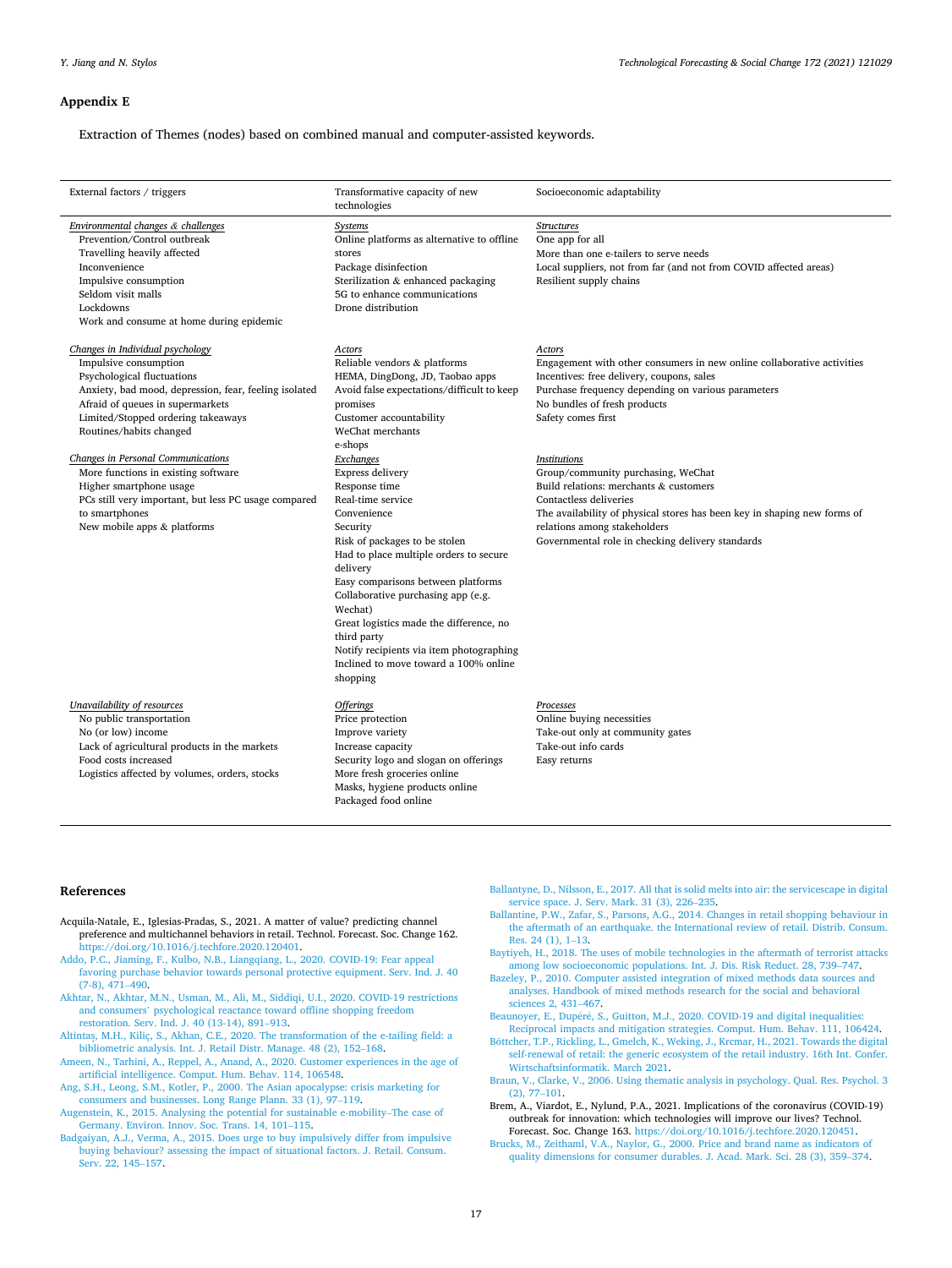- <span id="page-17-0"></span>[Buhalis, D., Harwood, T., Bogicevic, V., Viglia, G., Beldona, S., Hofacker, C., 2019.](http://refhub.elsevier.com/S0040-1625(21)00461-3/sbref0018) [Technological disruptions in services: lessons from tourism and hospitality. J. Serv.](http://refhub.elsevier.com/S0040-1625(21)00461-3/sbref0018)  [Manage. 30 \(4\), 484](http://refhub.elsevier.com/S0040-1625(21)00461-3/sbref0018)–506.
- [Charmaz, K., Belgrave, L., 2012. Qualitative interviewing and grounded theory analysis.](http://refhub.elsevier.com/S0040-1625(21)00461-3/sbref0019)  [The SAGE Handb. Interv. Res.: Complex. Craft 2, 347](http://refhub.elsevier.com/S0040-1625(21)00461-3/sbref0019)–365.
- [Choi, D.H., Yoo, W., Noh, G.Y., Park, K., 2017. The impact of social media on risk](http://refhub.elsevier.com/S0040-1625(21)00461-3/sbref0020) [perceptions during the MERS outbreak in South Korea. Comput. Hum. Behav. 72,](http://refhub.elsevier.com/S0040-1625(21)00461-3/sbref0020)  422–[431](http://refhub.elsevier.com/S0040-1625(21)00461-3/sbref0020).
- [Delorme, D.E., Zinkhan, G.M., Hagen, S.C., 2004. The process of consumer reactions to](http://refhub.elsevier.com/S0040-1625(21)00461-3/sbref0021)  [possession threats and losses in a natural disaster. Mark. Lett. 15 \(4\), 185](http://refhub.elsevier.com/S0040-1625(21)00461-3/sbref0021)–199.
- Devezas, T., 2020. The struggle SARS-CoV-2 vs. homo sapiens–Why the earth stood still, and how will it keep moving on?. In: Technol. Forecast. Soc. Change, 160. [https://](https://doi.org/10.1016/j.techfore.2020.120264)  [doi.org/10.1016/j.techfore.2020.120264](https://doi.org/10.1016/j.techfore.2020.120264).
- [Dolata, U., 2009. Technological innovations and sectoral change: Transformative](http://refhub.elsevier.com/S0040-1625(21)00461-3/sbref0023)  [capacity, adaptability, patterns of change: an analytical framework. Res. Policy 38](http://refhub.elsevier.com/S0040-1625(21)00461-3/sbref0023) [\(6\), 1066](http://refhub.elsevier.com/S0040-1625(21)00461-3/sbref0023)–1076.
- Dolata, U. (2013). The Transformative Capacity of New Technologies: A Theory of Socio-Technical Change. Routledge.
- [Dubois, A., Gadde, L.E., 2002. Systematic combining: an abductive approach to case](http://refhub.elsevier.com/S0040-1625(21)00461-3/sbref0025)  [research. J. Bus. Res. 55 \(7\), 553](http://refhub.elsevier.com/S0040-1625(21)00461-3/sbref0025)–560.
- [Effenberger, M., Kronbichler, A., Shin, J.I., Mayer, G., Tilg, H., Perco, P., 2020.](http://refhub.elsevier.com/S0040-1625(21)00461-3/sbref0026) [Association of the COVID-19 pandemic with internet search volumes: a Google](http://refhub.elsevier.com/S0040-1625(21)00461-3/sbref0026)  [TrendsTM analysis. Int. J. Infect. Dis. 95, 192](http://refhub.elsevier.com/S0040-1625(21)00461-3/sbref0026)–197.
- [Erragcha, N., Romdhane, R., 2014. New faces of marketing in the era of the web: from](http://refhub.elsevier.com/S0040-1625(21)00461-3/sbref0027) [Marketing 1.0 to Marketing 3.0. J. Res. Marketing 2 \(2\), 137](http://refhub.elsevier.com/S0040-1625(21)00461-3/sbref0027)–142.
- Finsterwalder, J., Kuppelwieser, V.G., 2020. Equilibrating resources and challenge [during crises: a framework for service ecosystem well-being. J. Serv. Manage. 31 \(6\),](http://refhub.elsevier.com/S0040-1625(21)00461-3/sbref0028)  [1107](http://refhub.elsevier.com/S0040-1625(21)00461-3/sbref0028)–1129.
- [Forster, P.W., Tang, Y., 2005. The role of online shopping and fulfillment in the Hong](http://refhub.elsevier.com/S0040-1625(21)00461-3/sbref0029)  [Kong SARS crisis. Proceed. Annu. Hawaii Int. Confer. Syst. Sci. 271](http://refhub.elsevier.com/S0040-1625(21)00461-3/sbref0029).
- [Francis, J.J., Johnston, M., Robertson, C., Glidewell, L., Entwistle, V., Eccles, M.P.,](http://refhub.elsevier.com/S0040-1625(21)00461-3/sbref0030) [Grimshaw, J.M., 2010. What is an adequate sample size? operationalising data](http://refhub.elsevier.com/S0040-1625(21)00461-3/sbref0030)  [saturation for theory-based interview studies. Psychol. Health 25 \(10\), 1229](http://refhub.elsevier.com/S0040-1625(21)00461-3/sbref0030)–1245.
- [Frishammar, J., Cenamor, J., Cavalli-Bjorkman, H., Hernell, E., Carlsson, J., 2018. Digital](http://refhub.elsevier.com/S0040-1625(21)00461-3/sbref0031) ¨ [strategies for two-sided markets: a case study of shopping malls. Decis. Supp. Syst.](http://refhub.elsevier.com/S0040-1625(21)00461-3/sbref0031)  [108, 34](http://refhub.elsevier.com/S0040-1625(21)00461-3/sbref0031)–44.
- [Gajewska, T., Zimon, D., 2018. Study of the logistics factors that influence the](http://refhub.elsevier.com/S0040-1625(21)00461-3/sbref0032)  [development of e-commerce services in the customer](http://refhub.elsevier.com/S0040-1625(21)00461-3/sbref0032)'s opinion. Arch. Transp. 45 (1), 25–[34](http://refhub.elsevier.com/S0040-1625(21)00461-3/sbref0032).
- [Geels, F.W., 2005. Processes and patterns in transitions and system innovations: refining](http://refhub.elsevier.com/S0040-1625(21)00461-3/sbref0033)  [the co-evolutionary multi-level perspective. Technol. Forecast. Soc. Change 72 \(6\),](http://refhub.elsevier.com/S0040-1625(21)00461-3/sbref0033)  681–[696](http://refhub.elsevier.com/S0040-1625(21)00461-3/sbref0033).
- Hagberg, J., Sundström, M., Nicklas, E.Z., 2016. The digitalization of retailing: an [exploratory framework. Int. J. Retail Distrib. Manage. 44 \(7\), 694](http://refhub.elsevier.com/S0040-1625(21)00461-3/sbref0034)–712.
- [Hall, M.C., Prayag, G., Fieger, P., Dyason, D., 2020. Beyond panic buying: consumption](http://refhub.elsevier.com/S0040-1625(21)00461-3/sbref0035)  [displacement and COVID-19. J. Serv. Manage. 32 \(1\), 113](http://refhub.elsevier.com/S0040-1625(21)00461-3/sbref0035)–128.
- [Harwood, S., Eaves, S., 2020. Conceptualising technology, its development and future:](http://refhub.elsevier.com/S0040-1625(21)00461-3/sbref0036)  [the six genres of technology. Technol. Forecast. Soc. Change 160, 120174](http://refhub.elsevier.com/S0040-1625(21)00461-3/sbref0036).
- Haz´[ee, S., Van Vaerenbergh, Y., 2020. Customers](http://refhub.elsevier.com/S0040-1625(21)00461-3/sbref0037)' contamination concerns: an [integrative framework and future prospects for service management. J. Serv.](http://refhub.elsevier.com/S0040-1625(21)00461-3/sbref0037)  [Manage. 32 \(2\), 161](http://refhub.elsevier.com/S0040-1625(21)00461-3/sbref0037)–175.
- [He, H., Harris, L., 2020. The impact of Covid-19 pandemic on corporate social](http://refhub.elsevier.com/S0040-1625(21)00461-3/sbref0038) [responsibility and marketing philosophy. J. Bus. Res. 116, 176](http://refhub.elsevier.com/S0040-1625(21)00461-3/sbref0038)–182.
- Hu, T.I., Tracogna, A., 2020. Multichannel customer journeys and their determinants: evidence from motor insurance. J. Retail. Consum. Serv. 54 [https://doi.org/](https://doi.org/10.1016/j.jretconser.2019.102022) [10.1016/j.jretconser.2019.102022.](https://doi.org/10.1016/j.jretconser.2019.102022)
- [Huang, Z., Benyoucef, M., 2013. From e-commerce to social commerce: a close look at](http://refhub.elsevier.com/S0040-1625(21)00461-3/sbref0040)  [design features. Electron. Comm. Res. Appl. 12 \(4\), 246](http://refhub.elsevier.com/S0040-1625(21)00461-3/sbref0040)–259.
- [Ibrahim, N.F., Wang, X., 2019. Decoding the sentiment dynamics of online retailing](http://refhub.elsevier.com/S0040-1625(21)00461-3/sbref0041) [customers: time series analysis of social media. Comput. Hum. Behav. 96, 32](http://refhub.elsevier.com/S0040-1625(21)00461-3/sbref0041)–45.
- Islam, T., Pitafi, A.H., Arya, V., Wang, Y., Akhtar, N., Mubarik, S., Xiaobei, L., 2021. Panic buying in the COVID-19 pandemic: a multi-country examination. J. Retail. Consum. Serv. 59 <https://doi.org/10.1016/j.jretconser.2020.102357>.
- Ivanov, D., 2020. Predicting the impacts of epidemic outbreaks on global supply chains: a simulation-based analysis on the coronavirus outbreak (COVID-19/SARS-CoV-2) case. Transp. Res. Part E: Logist. Transp. Rev. 136 [https://doi.org/10.1016/j.](https://doi.org/10.1016/j.tre.2020.101922) [tre.2020.101922.](https://doi.org/10.1016/j.tre.2020.101922)
- [Japutra, A., Ekinci, Y., Simkin, L., 2019. Self-congruence, brand attachment and](http://refhub.elsevier.com/S0040-1625(21)00461-3/sbref0044)  [compulsive buying. J. Bus. Res. 99, 456](http://refhub.elsevier.com/S0040-1625(21)00461-3/sbref0044)–463.
- [Jiang, Y., Balaji, M.S., 2021. Getting unwired: what drives travellers to take a digital](http://refhub.elsevier.com/S0040-1625(21)00461-3/sbref0045) [detox holiday? Tour. Recreat. Res. 1](http://refhub.elsevier.com/S0040-1625(21)00461-3/sbref0045)–17.
- [Jin, B.E., Shin, D.C., 2020. Changing the game to compete: innovations in the fashion](http://refhub.elsevier.com/S0040-1625(21)00461-3/sbref0046)  [retail industry from the disruptive business model. Bus. Horiz. 63 \(3\), 301](http://refhub.elsevier.com/S0040-1625(21)00461-3/sbref0046)–311.
- Jones, P., Comfort, D., 2020. A commentary on the COVID-19 crisis, sustainability and the service industries. J. Public Aff. 20 (4) <https://doi.org/10.1002/pa.2164>.
- [Jung, E., Sung, H., 2017. The influence of the Middle East respiratory Syndrome](http://refhub.elsevier.com/S0040-1625(21)00461-3/sbref0048)  [outbreak on online and offline markets for retail sales. Sustainability 9 \(3\), 411.](http://refhub.elsevier.com/S0040-1625(21)00461-3/sbref0048) Kabadayi, S., O'[Connor, G.E., Tuzovic, S., 2020. The impact of coronavirus on service](http://refhub.elsevier.com/S0040-1625(21)00461-3/sbref0049)
- [eco-systems as service mega-disruptions. J. Serv. Mark. 34 \(6\), 809](http://refhub.elsevier.com/S0040-1625(21)00461-3/sbref0049)–817. [Kennett-Hensel, P.A., Sneath, J.Z., Lacey, R., 2012. Liminality and consumption in the](http://refhub.elsevier.com/S0040-1625(21)00461-3/sbref0050)
- [aftermath of a natural disaster. J. Consum. Mark. 29 \(1\), 52](http://refhub.elsevier.com/S0040-1625(21)00461-3/sbref0050)–63. Khamis, S. (2020). Branding Diversity: New Advertising and Cultural Strategies. Routledge.
- [Kuppelwieser, V.G., Finsterwalder, J., 2016. Transformative service research and service](http://refhub.elsevier.com/S0040-1625(21)00461-3/sbref0052)  [dominant logic: Quo Vaditis? J. Retail. Consum. Serv. 28, 91](http://refhub.elsevier.com/S0040-1625(21)00461-3/sbref0052)–98.
- Laato, S., Islam, A.N., Farooq, A., Dhir, A., 2020. Unusual purchasing behavior during the early stages of the COVID-19 pandemic: the stimulus-organism-response approach. J. Retail. Consum. Serv. 57 https://doi.org/10.1016/j.jretconser.2020.1022
- Lazzerini, M., & Putoto, G. (2020). COVID-19 in Italy: momentous decisions and many uncertainties. The Lancet Global Health, 8(5), 10.1016/S2214-109X(20)30110-8.
- [Loukis, E., Arvanitis, S., Myrtidis, D., 2021. ICT-related behavior of Greek Banks in the](http://refhub.elsevier.com/S0040-1625(21)00461-3/sbref0055) [Economic Crisis. Inform. Syst. Manage. 38 \(1\), 79](http://refhub.elsevier.com/S0040-1625(21)00461-3/sbref0055)–91.
- [Lu, Y., Zhao, L., Wang, B., 2010. From virtual community members to C2C e-commerce](http://refhub.elsevier.com/S0040-1625(21)00461-3/sbref0056)  [buyers: Trust in virtual communities and its effect on consumers](http://refhub.elsevier.com/S0040-1625(21)00461-3/sbref0056)' purchase intention. [Electron. Comm. Res. Appl. 9 \(4\), 346](http://refhub.elsevier.com/S0040-1625(21)00461-3/sbref0056)–360.
- Magsamen-Conrad, K., Dillon, J.M., 2020. Mobile technology adoption across the lifespan: a mixed methods investigation to clarify adoption stages, and the influence of diffusion attributes. Comput. Hum. Behav. 112 [https://doi.org/10.1016/j.](https://doi.org/10.1016/j.chb.2020.106456)  [chb.2020.106456](https://doi.org/10.1016/j.chb.2020.106456).
- McKinsey (2021). China Consumer Report 2021 Understanding Chinese Consumers: Growth Engine of the World. Accessed via: [https://www.mckinsey.](https://www.mckinsey.com/~/media/mckinsey/featured%20insights/china/china%20still%20the%20worlds%20growth%20engine%20after%20covid%2019/mckinsey%20china%20consumer%20report%202021.pdf) [com/~/media/mckinsey/featured%20insights/china/china%20still%20the%20wor](https://www.mckinsey.com/~/media/mckinsey/featured%20insights/china/china%20still%20the%20worlds%20growth%20engine%20after%20covid%2019/mckinsey%20china%20consumer%20report%202021.pdf) [lds%20growth%20engine%20after%20covid%2019/mckinsey%20china%20con](https://www.mckinsey.com/~/media/mckinsey/featured%20insights/china/china%20still%20the%20worlds%20growth%20engine%20after%20covid%2019/mckinsey%20china%20consumer%20report%202021.pdf)  [sumer%20report%202021.pdf.](https://www.mckinsey.com/~/media/mckinsey/featured%20insights/china/china%20still%20the%20worlds%20growth%20engine%20after%20covid%2019/mckinsey%20china%20consumer%20report%202021.pdf)
- Meijing (2021). 11.76 trillion yuan! National online retail sales rose by 10.9% year-onyear. Accessed via [http://www.nbd.com.cn/articles/2021-01-18/1602330.html.](http://www.nbd.com.cn/articles/2021-01-18/1602330.html)
- Merchant, H., 2020. Coronavirus may stay with us forever! The BMJ 369. [https://doi.](https://doi.org/10.1136/bmj.m1790)  [org/10.1136/bmj.m1790](https://doi.org/10.1136/bmj.m1790) m1790-rr.
- [Mollenkopf, D.A., Ozanne, L.K., Stolze, H.J., 2020. A transformative supply chain](http://refhub.elsevier.com/S0040-1625(21)00461-3/sbref0062) [response to COVID-19. J. Serv. Manage. 32 \(2\), 190](http://refhub.elsevier.com/S0040-1625(21)00461-3/sbref0062)–202.
- [Nowell, L.S., Norris, J.M., White, D.E., Moules, N.J., 2017. Thematic analysis: striving to](http://refhub.elsevier.com/S0040-1625(21)00461-3/sbref0063)  [meet the trustworthiness criteria. Int. J. Qual. Methods 16 \(1\), 1](http://refhub.elsevier.com/S0040-1625(21)00461-3/sbref0063)–13.
- Pandey, N., Pal, A., 2020. Impact of digital surge during Covid-19 pandemic: a viewpoint on research and practice. Int. J. Inf. Manage. 55 [https://doi.org/10.1016/j.](https://doi.org/10.1016/j.ijinfomgt.2020.102171)  [ijinfomgt.2020.102171.](https://doi.org/10.1016/j.ijinfomgt.2020.102171)
- [Pantano, E., Pizzi, G., Scarpi, D., Dennis, C., 2020. Competing during a pandemic?](http://refhub.elsevier.com/S0040-1625(21)00461-3/sbref0065)  Retailers' [ups and downs during the COVID-19 outbreak. J. Bus. Res. 116, 209](http://refhub.elsevier.com/S0040-1625(21)00461-3/sbref0065)–213.
- Papadopoulos, T., Baltas, K.N., Balta, M.E., 2020. The use of digital technologies by small and medium enterprises during COVID-19: Implications for theory and practice. Int. J. Inf. Manage. 55 <https://doi.org/10.1016/j.ijinfomgt.2020.102192>.
- Park, S., Boatwright, B., Avery, E.J., 2019. Information channel preference in health crisis: exploring the roles of perceived risk, preparedness, knowledge, and intent to follow directives. Public Relat. Rev. 45 (5) [https://doi.org/10.1016/j.](https://doi.org/10.1016/j.pubrev.2019.05.015)  [pubrev.2019.05.015.](https://doi.org/10.1016/j.pubrev.2019.05.015)
- [Priporas, C.V., Stylos, N., Fotiadis, A.K., 2017. Generation Z consumers](http://refhub.elsevier.com/S0040-1625(21)00461-3/sbref0068)' expectations of [interactions in smart retailing: A future agenda. Comput. Hum. Behav. 77, 374](http://refhub.elsevier.com/S0040-1625(21)00461-3/sbref0068)–381.
- [Reichertz, J., 2007. Abduction: The Logic of Discovery of Grounded Theory. Sage,](http://refhub.elsevier.com/S0040-1625(21)00461-3/sbref0069) [London, pp. 214](http://refhub.elsevier.com/S0040-1625(21)00461-3/sbref0069)–228.
- [Reinartz, W., Wiegand, N., Imschloss, M., 2019. The impact of digital transformation on](http://refhub.elsevier.com/S0040-1625(21)00461-3/sbref0070)  [the retailing value chain. Int. J. Res. Mark. 36 \(3\), 350](http://refhub.elsevier.com/S0040-1625(21)00461-3/sbref0070)–366.
- [Ross, D.F., 2015. Information technology and supply chain management. Distribution](http://refhub.elsevier.com/S0040-1625(21)00461-3/sbref0071)  [Planning and Control. Springer, New York, NY, pp. 827](http://refhub.elsevier.com/S0040-1625(21)00461-3/sbref0071)–886.
- [Sabet, E., Yazdani, N., De Leeuw, S., 2017. Supply chain integration strategies in fast](http://refhub.elsevier.com/S0040-1625(21)00461-3/sbref0072)  [evolving industries. The Int. J. Logist. Manage. 28 \(1\), 29](http://refhub.elsevier.com/S0040-1625(21)00461-3/sbref0072)–46.
- [Saura, I.G., Molina, M.E.R., Contrí, G.B., 2014. Retail innovativeness: importance of ICT](http://refhub.elsevier.com/S0040-1625(21)00461-3/sbref0073)  [and impact on consumer behaviour. Handbook of Research on Retailer-Consumer](http://refhub.elsevier.com/S0040-1625(21)00461-3/sbref0073) [Relationship Development. IGI Global, pp. 384](http://refhub.elsevier.com/S0040-1625(21)00461-3/sbref0073)–403.
- [Schubert, C., Sydow, J., Windeler, A., 2013. The means of managing momentum:](http://refhub.elsevier.com/S0040-1625(21)00461-3/sbref0074)  [bridging technological paths and organisational fields. Res. Policy 42 \(8\),](http://refhub.elsevier.com/S0040-1625(21)00461-3/sbref0074) [1389](http://refhub.elsevier.com/S0040-1625(21)00461-3/sbref0074)–1405.
- Shan, W., Qiao, T., Zhang, M., 2020. Getting more resources for better performance: the effect of user-owned resources on the value of user-generated content. Technol. Forecast. Soc. Change 161.<https://doi.org/10.1016/j.techfore.2020.120318>.
- [Sheth, J., 2020. Impact of Covid-19 on consumer behavior: will the old habits return or](http://refhub.elsevier.com/S0040-1625(21)00461-3/sbref0076)  [die? J. Bus. Res. 117, 280](http://refhub.elsevier.com/S0040-1625(21)00461-3/sbref0076)–283.
- [Sim, J., Saunders, B., Waterfield, J., Kingstone, T., 2018. Can sample size in qualitative](http://refhub.elsevier.com/S0040-1625(21)00461-3/sbref0077)  [research be determined a priori? Int. J. Soc. Res. Methodol. 21 \(5\), 619](http://refhub.elsevier.com/S0040-1625(21)00461-3/sbref0077)–634.
- [Sison, A.J.G., 2009. From CSR to corporate citizenship: Anglo-American and continental](http://refhub.elsevier.com/S0040-1625(21)00461-3/sbref0078)  [European perspectives. J. Bus. Ethics 89 \(3\), 235](http://refhub.elsevier.com/S0040-1625(21)00461-3/sbref0078)–246.
- [Shklovski, I., Burke, M., Kiesler, S., Kraut, R., 2010. Technology adoption and use in the](http://refhub.elsevier.com/S0040-1625(21)00461-3/sbref0079)  [aftermath of Hurricane Katrina in New Orleans. Am. Behav. Sci. 53 \(8\), 1228](http://refhub.elsevier.com/S0040-1625(21)00461-3/sbref0079)–1246.
- [Smith, A., Stirling, A., Berkhout, F., 2005. The governance of sustainable socio-technical](http://refhub.elsevier.com/S0040-1625(21)00461-3/sbref0080)  [transitions. Res. Policy 34 \(10\), 1491](http://refhub.elsevier.com/S0040-1625(21)00461-3/sbref0080)–1510.
- [Sneath, J.Z., Lacey, R., Kennett-Hensel, P.A., 2009. Coping with a natural disaster: losses,](http://refhub.elsevier.com/S0040-1625(21)00461-3/sbref0081)  [emotions, and impulsive and compulsive buying. Mark. Lett. 20 \(1\), 45](http://refhub.elsevier.com/S0040-1625(21)00461-3/sbref0081)–60.
- [Soto-Acosta, P., 2020. COVID-19 pandemic: shifting digital transformation to a high](http://refhub.elsevier.com/S0040-1625(21)00461-3/sbref0082)[speed gear. Inform. Syst. Manage. 37 \(4\), 260](http://refhub.elsevier.com/S0040-1625(21)00461-3/sbref0082)–266.
- [Tai, Z., Sun, T., 2007. Media dependencies in a changing media environment: the case of](http://refhub.elsevier.com/S0040-1625(21)00461-3/sbref0083)  [the 2003 SARS epidemic in China. New Media Soc. 9 \(6\), 987](http://refhub.elsevier.com/S0040-1625(21)00461-3/sbref0083)–1009.
- [Tether, B.S., 2003. The sources and aims of innovation in services: variety between and](http://refhub.elsevier.com/S0040-1625(21)00461-3/sbref0084)  [within sectors. Econ. Innov. New Technol. 12 \(6\), 481](http://refhub.elsevier.com/S0040-1625(21)00461-3/sbref0084)–505.
- [Tse, A., So, S., Sin, L., 2006. Crisis management and recovery: how restaurants in Hong](http://refhub.elsevier.com/S0040-1625(21)00461-3/sbref0085)  [Kong responded to SARS. Int. J. Hosp. Manage. 25 \(1\), 3](http://refhub.elsevier.com/S0040-1625(21)00461-3/sbref0085)–11.
- Tuominen, M., Rajala, A., Möller, K., 2004. How does adaptability drive firm [innovativeness? J. Bus. Research 57 \(5\), 495](http://refhub.elsevier.com/S0040-1625(21)00461-3/sbref0086)–506.
- [Verhoef, P.C., Kannan, P.K., Inman, J.J., 2015. From multi-channel retailing to omni](http://refhub.elsevier.com/S0040-1625(21)00461-3/sbref0101)[channel retailing: introduction to the special issue on multi-channel retailing.](http://refhub.elsevier.com/S0040-1625(21)00461-3/sbref0101)  [Journal of Retailing 91 \(2\), 174](http://refhub.elsevier.com/S0040-1625(21)00461-3/sbref0101)–181.
- [Verma, S., Gustafsson, A., 2020. Investigating the emerging COVID-19 research trends in](http://refhub.elsevier.com/S0040-1625(21)00461-3/sbref0087)  [the field of business and management: a bibliometric analysis approach. J. Bus. Res.](http://refhub.elsevier.com/S0040-1625(21)00461-3/sbref0087)  [118, 253](http://refhub.elsevier.com/S0040-1625(21)00461-3/sbref0087)–261.